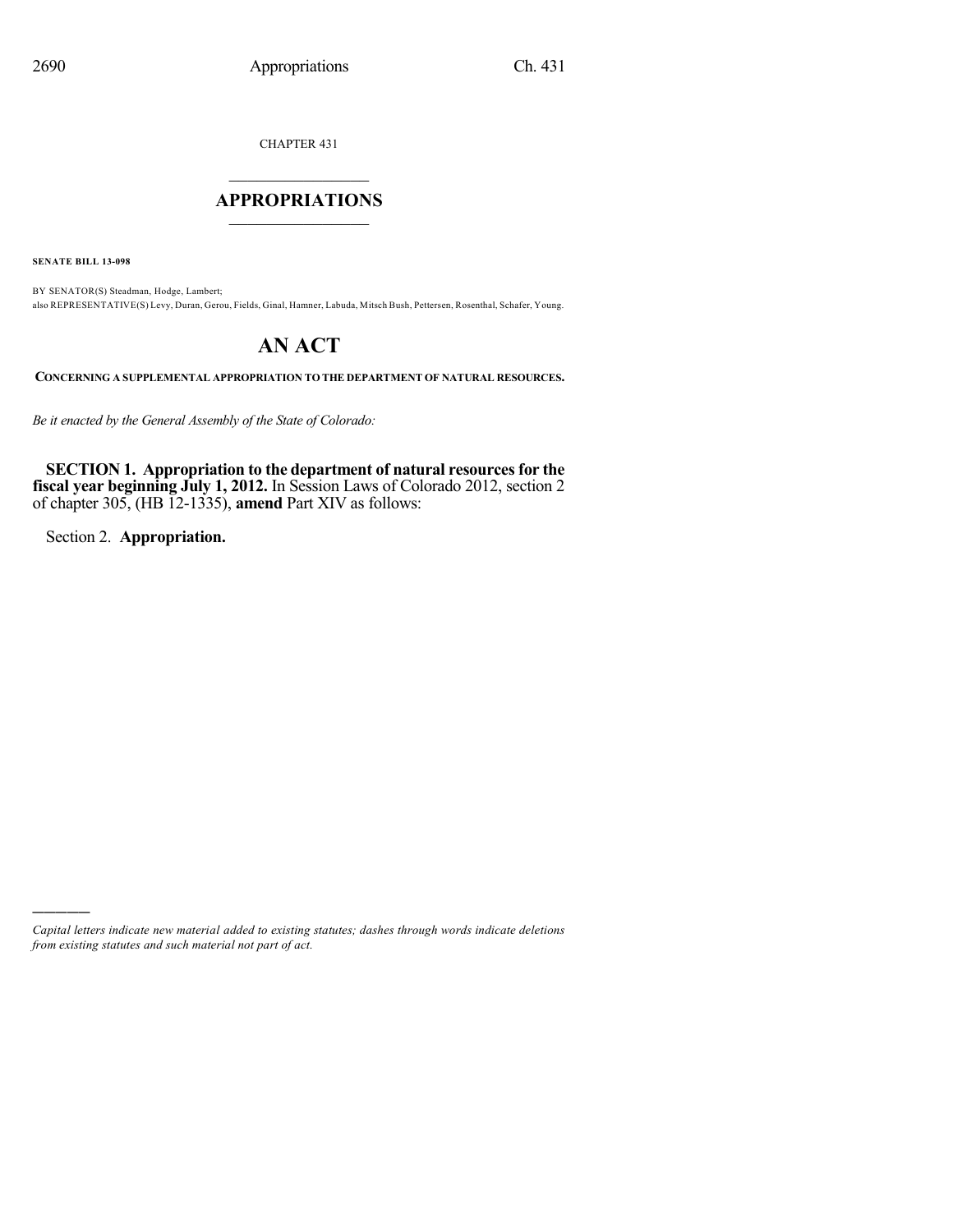|                 |              |             | APPROPRIATION FROM |              |                       |                |  |  |  |
|-----------------|--------------|-------------|--------------------|--------------|-----------------------|----------------|--|--|--|
|                 |              |             |                    |              |                       |                |  |  |  |
| ITEM &          | <b>TOTAL</b> | GENERAL     | <b>GENERAL</b>     | <b>CASH</b>  | <b>REAPPROPRIATED</b> | <b>FEDERAL</b> |  |  |  |
| <b>SUBTOTAL</b> |              | <b>FUND</b> | <b>FUND</b>        | <b>FUNDS</b> | <b>FUNDS</b>          | <b>FUNDS</b>   |  |  |  |
|                 |              |             | <b>EXEMPT</b>      |              |                       |                |  |  |  |
|                 |              |             |                    |              |                       |                |  |  |  |

## **PART XIV DEPARTMENT OF NATURAL RESOURCES**

| (1) EXECUTIVE DIRECTOR'S OFFICE |              |         |                          |                          |              |
|---------------------------------|--------------|---------|--------------------------|--------------------------|--------------|
| <b>Personal Services</b>        | 3,724,837    |         |                          | $3,724,837$ <sup>a</sup> |              |
|                                 | $(41.8$ FTE) |         |                          |                          |              |
| Health, Life, and Dental        | 10,007,209   | 963,577 | $6,215,329$ <sup>b</sup> | 1,069,178 <sup>a</sup>   | 1,759,125(I) |
| Short-term Disability           | 155,493      | 26,141  | $102,043^b$              | $5,494^{\circ}$          | 21,815(I)    |
| S.B. 04-257 Amortization        |              |         |                          |                          |              |
| Equalization                    |              |         |                          |                          |              |
| Disbursement                    | 3,185,576    | 473,384 | 2,157,966 <sup>b</sup>   | $102,945^{\circ}$        | 451,281(I)   |
| S.B. 06-235                     |              |         |                          |                          |              |
| Supplemental                    |              |         |                          |                          |              |
| Amortization                    |              |         |                          |                          |              |
| Equalization                    |              |         |                          |                          |              |
| Disbursement                    | 2,735,659    | 404,868 | 1,854,503 <sup>b</sup>   | 88,469 <sup>a</sup>      | 387,819(I)   |
| Shift Differential              | 31,242       |         | $31,242^b$               |                          |              |
| Workers' Compensation           | 1,607,888    | 62,350  | 1,497,832 <sup>b</sup>   | $8.348$ <sup>a</sup>     | 39,358(I)    |
| <b>Operating Expenses</b>       | 1,250,438    |         | $1,060,977$ <sup>b</sup> | $184, 124^a$             | 5,337(I)     |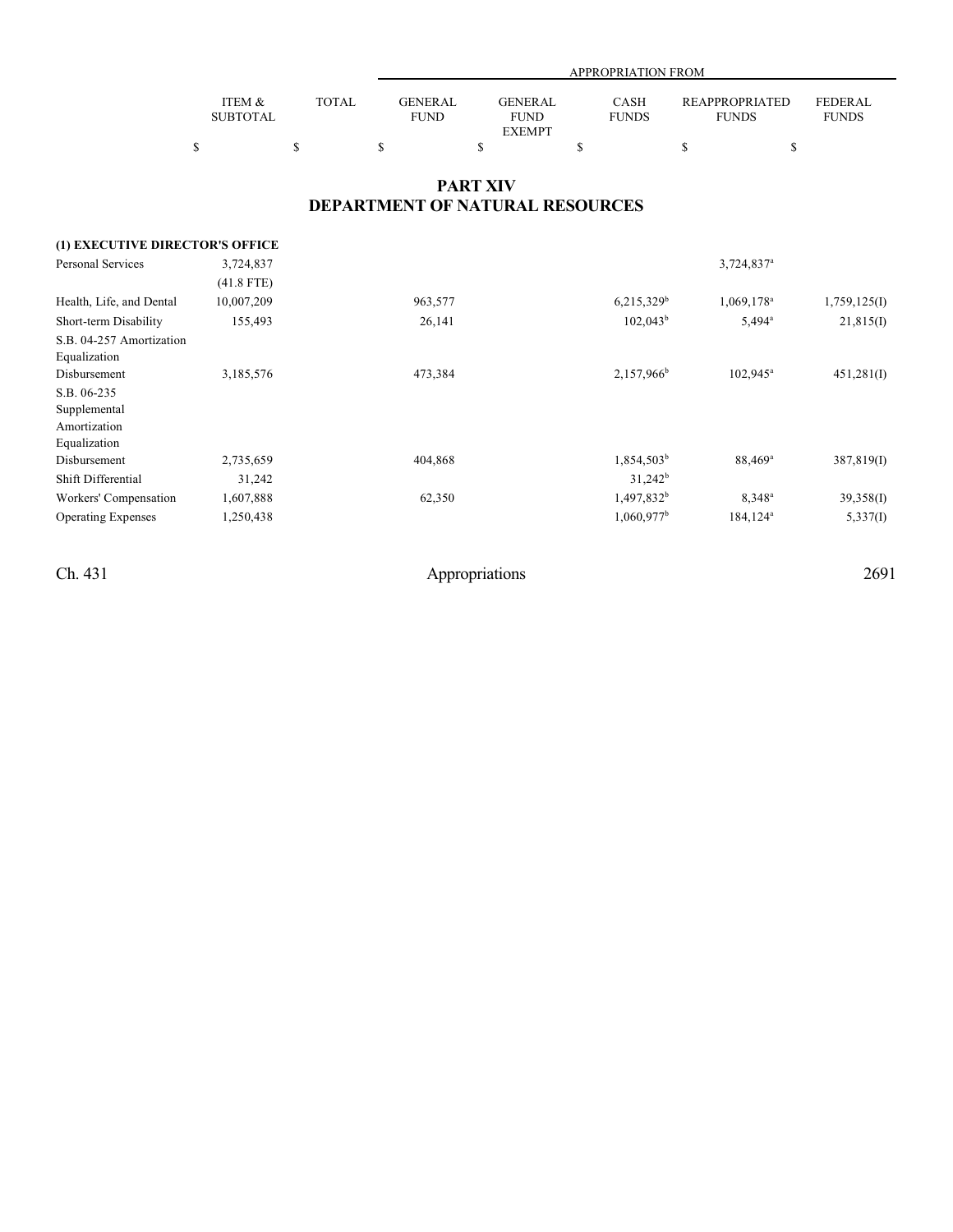|                               |                           |              | APPROPRIATION FROM            |                                                |                             |                                       |                                |  |
|-------------------------------|---------------------------|--------------|-------------------------------|------------------------------------------------|-----------------------------|---------------------------------------|--------------------------------|--|
|                               | ITEM &<br><b>SUBTOTAL</b> | <b>TOTAL</b> | <b>GENERAL</b><br><b>FUND</b> | <b>GENERAL</b><br><b>FUND</b><br><b>EXEMPT</b> | <b>CASH</b><br><b>FUNDS</b> | <b>REAPPROPRIATED</b><br><b>FUNDS</b> | <b>FEDERAL</b><br><b>FUNDS</b> |  |
|                               | \$                        | \$           | \$                            | \$                                             | \$                          | \$                                    | \$                             |  |
| Legal Services                |                           |              |                               |                                                |                             |                                       |                                |  |
| for 45,410 hours              | 3,507,923                 |              | 850,052                       |                                                | 2,565,896 <sup>b</sup>      | $40,324$ <sup>a</sup>                 | 51,651(I)                      |  |
| <b>Purchase of Services</b>   |                           |              |                               |                                                |                             |                                       |                                |  |
| from Computer Center          | 5,220,852                 |              | 394,170                       |                                                | $3,573,812^{\circ}$         | $1,042,475$ <sup>a</sup>              | 210,395(I)                     |  |
|                               | 5,222,353                 |              | 318,313                       |                                                | $3,651,170^b$               |                                       |                                |  |
| <b>Multiuse Network</b>       |                           |              |                               |                                                |                             |                                       |                                |  |
| Payments                      | 2,274,071                 |              | 334,341                       |                                                | $1,607,007^b$               | 313,778 <sup>a</sup>                  | 18,945(I)                      |  |
| Management and                |                           |              |                               |                                                |                             |                                       |                                |  |
| Administration of OIT         | 290,806                   |              | 41,187                        |                                                | $182,263^b$                 | 62,038 <sup>a</sup>                   | 5,318(I)                       |  |
| Payment to Risk               |                           |              |                               |                                                |                             |                                       |                                |  |
| Management and                |                           |              |                               |                                                |                             |                                       |                                |  |
| <b>Property Funds</b>         | 789,421                   |              | 63,094                        |                                                | $707,268$ <sup>b</sup>      | $10,986$ <sup>a</sup>                 | 8,073(f)                       |  |
|                               | 949,810                   |              | 91,214                        |                                                | 830,795 <sup>b</sup>        | 15,872 <sup>a</sup>                   | 11,929(I)                      |  |
| Vehicle Lease Payments        | 3,103,483                 |              | 331,892                       |                                                | $2,720,167^b$               |                                       | 51,424(I)                      |  |
| <b>Information Technology</b> |                           |              |                               |                                                |                             |                                       |                                |  |
| <b>Asset Maintenance</b>      | 266,989                   |              | 31,628                        |                                                | 144,823 <sup>b</sup>        | 90,538 <sup>a</sup>                   |                                |  |
| Leased Space                  | 1,345,882                 |              | 531,230                       |                                                | 784,539 <sup>b</sup>        |                                       | 30,113(I)                      |  |
| Capitol Complex               |                           |              |                               |                                                |                             |                                       |                                |  |
| Leased Space                  | 865,372                   |              | 216,033                       |                                                | 373,616 <sup>b</sup>        | $169,701^a$                           | 106,022(I)                     |  |
| <b>Integrated Resource</b>    |                           |              |                               |                                                |                             |                                       |                                |  |
| Services                      | 250,000                   |              |                               |                                                |                             | $250,000^a$                           |                                |  |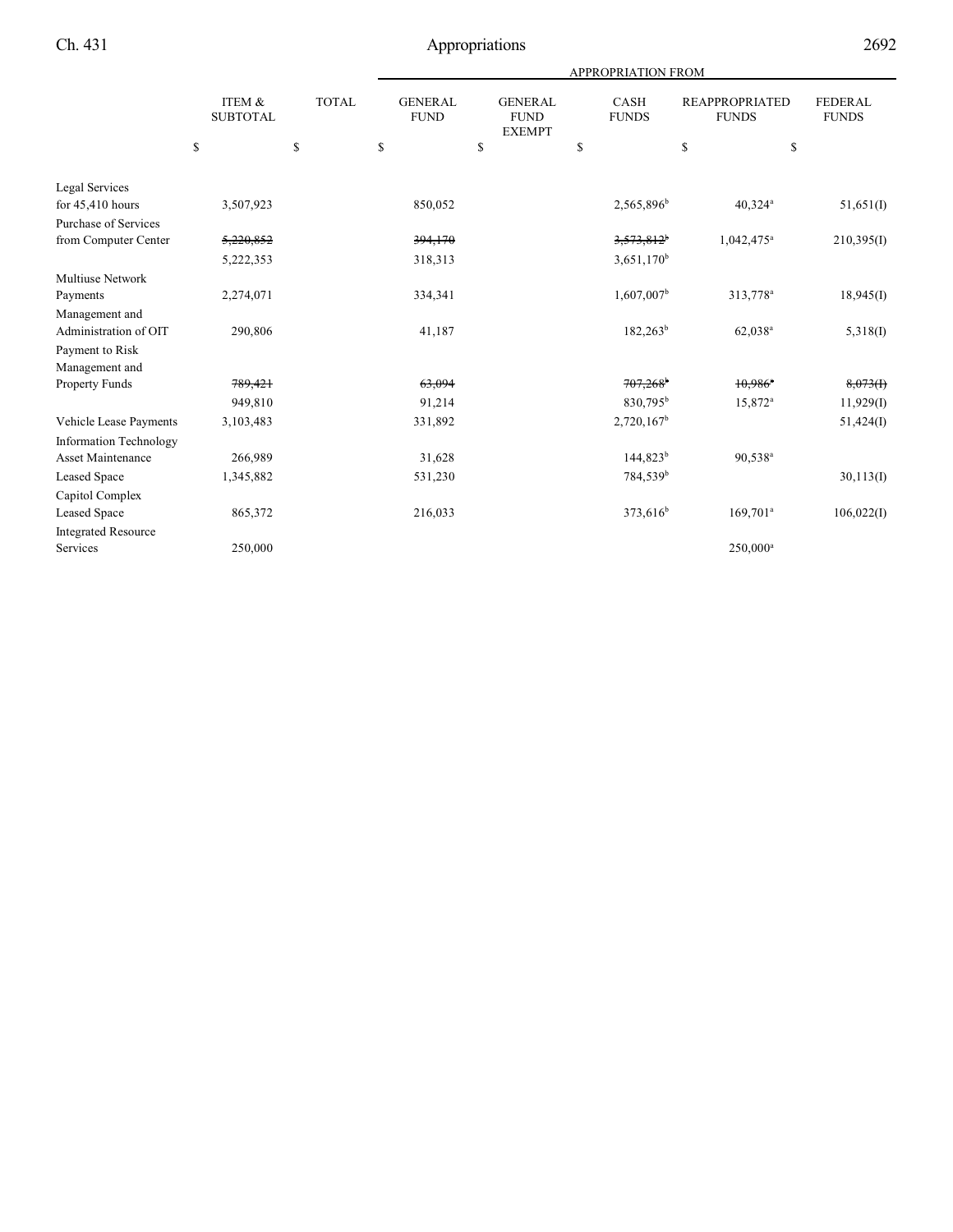| Communication              |           |            |                          |            |           |
|----------------------------|-----------|------------|--------------------------|------------|-----------|
| Services Payments          | .039,294  |            | $1,039,294^b$            |            |           |
| <b>COFRS</b> Modernization | 1.390.968 | 134,326    | $1,148,689$ <sup>b</sup> | $68.112^a$ | 39,841(I) |
|                            |           | 43,043,403 |                          |            |           |
|                            |           |            |                          |            |           |

43,205,293

<sup>a</sup> Of these amounts, \$5,610,384 \$5,615,270 shall be from departmental indirect cost recoveries, \$1,301,170 shall be from statewide indirect cost recoveries, \$69,793 shall be from the Department of Transportation and other state agencies, and \$250,000 shall be from various sources.

<sup>b</sup> Of these amounts, \$26,446,186 \$26,641,071 shall be from various sources of cash funds and \$1,321,080 \$1,327,080 shall be from the Operational Account of the Severance Tax Trust Fund pursuant to Section 39-29-109.3 (1), C.R.S.

#### **(2) DIVISION OF RECLAMATION, MINING, AND SAFETY**

#### **(A) Coal Land Reclamation**

| Program Costs            | 2,126,557  | 449.087 <sup>a</sup> | $1,677,470(I)^{b}$ |
|--------------------------|------------|----------------------|--------------------|
|                          | (22.0 FTE) |                      |                    |
| Indirect Cost Assessment | 134,192    | $28,181^a$           | $106,011(I)^{b}$   |
|                          | 2,260,749  |                      |                    |

<sup>a</sup> These amounts shall be from the Operational Account of the Severance Tax Trust Fund pursuant to Section 39-29-109.3 (1) (c), C.R.S. **b** These amounts shall be from the United States Office of Surface Mining.

#### **(B) Inactive Mines**

| Program Costs                       | 1,636,925    |
|-------------------------------------|--------------|
|                                     | $(16.4$ FTE) |
| Mine Site Reclamation <sup>41</sup> | 409.993      |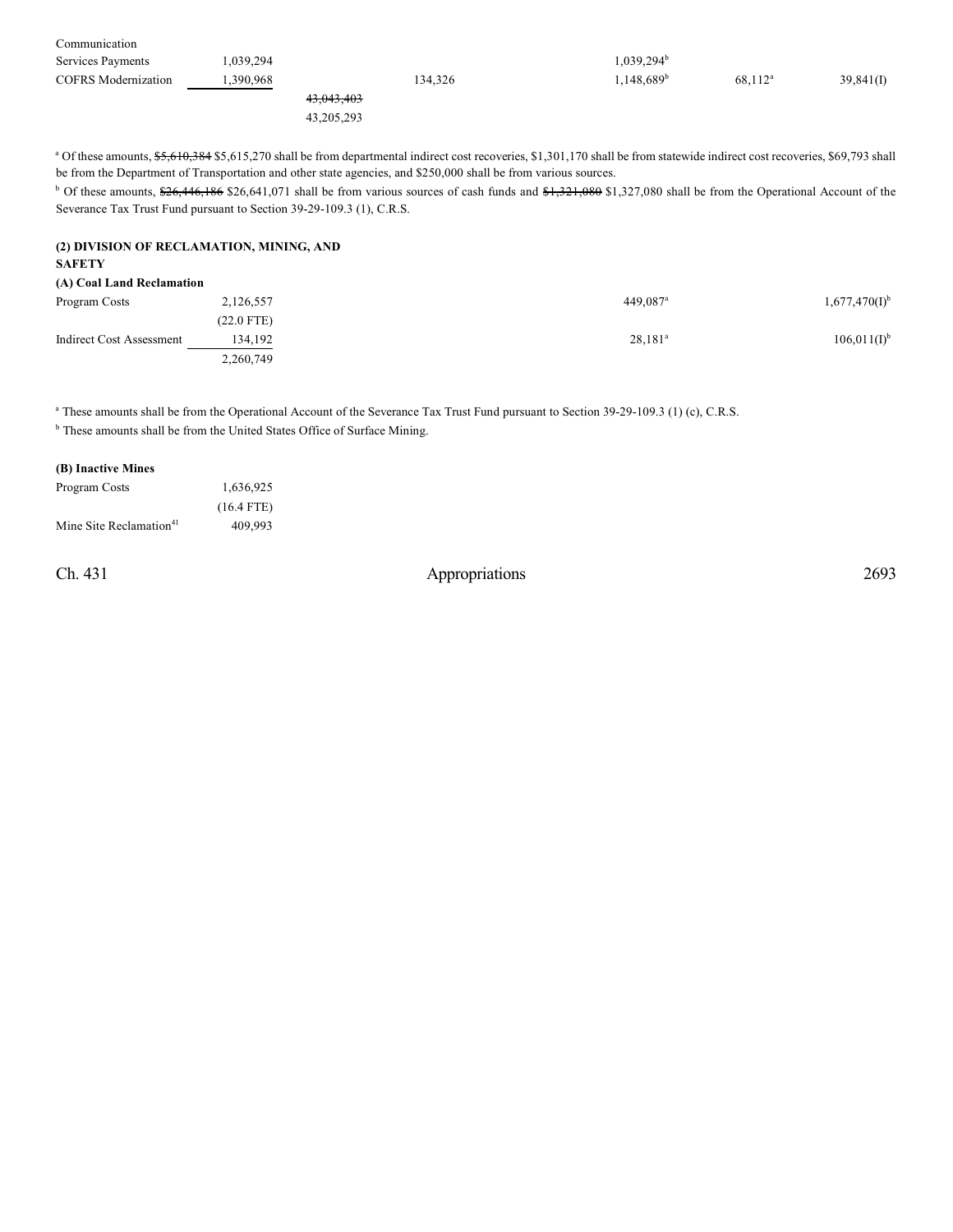|                                    |                           |              |                               | <b>APPROPRIATION FROM</b>                      |                             |                                       |                                |  |  |
|------------------------------------|---------------------------|--------------|-------------------------------|------------------------------------------------|-----------------------------|---------------------------------------|--------------------------------|--|--|
|                                    | ITEM &<br><b>SUBTOTAL</b> | <b>TOTAL</b> | <b>GENERAL</b><br><b>FUND</b> | <b>GENERAL</b><br><b>FUND</b><br><b>EXEMPT</b> | <b>CASH</b><br><b>FUNDS</b> | <b>REAPPROPRIATED</b><br><b>FUNDS</b> | <b>FEDERAL</b><br><b>FUNDS</b> |  |  |
|                                    | \$                        | \$           | \$                            | \$                                             | Ф                           | \$<br>\$                              |                                |  |  |
|                                    | $(1.2$ FTE)               |              |                               |                                                |                             |                                       |                                |  |  |
| Reclamation of                     |                           |              |                               |                                                |                             |                                       |                                |  |  |
| Forfeited Mine Sites <sup>42</sup> | 171,000                   |              |                               |                                                |                             |                                       |                                |  |  |
| <b>Abandoned Mine Safety</b>       | 99,850                    |              |                               |                                                |                             |                                       |                                |  |  |
|                                    | $(0.2$ FTE)               |              |                               |                                                |                             |                                       |                                |  |  |
| <b>Indirect Cost Assessment</b>    | 133,696                   |              |                               |                                                |                             |                                       |                                |  |  |
|                                    | 2,451,464                 |              |                               |                                                | 1,184,723 <sup>a</sup>      | 30,000 <sup>b</sup>                   | 1,236,741(I)                   |  |  |
|                                    |                           |              |                               |                                                |                             |                                       |                                |  |  |

<sup>a</sup> Of this amount, \$665,476 shall be from the Operational Account of the Severance Tax Trust Fund pursuant to Section 39-29-109.3 (1) (c), C.R.S., and \$519,247 shall be from the Abandoned Mine Reclamation Fund created in Section 34-34-102 (1), C.R.S.

<sup>b</sup> This amount shall be transferred from the Department of Public Health and Environment.

| (C) Minerals                    |              |
|---------------------------------|--------------|
| Program Costs                   | 2,157,524    |
|                                 | $(24.1$ FTE) |
| <b>Indirect Cost Assessment</b> | 127,188      |
|                                 | 2,284,712    |

<sup>a</sup> Of this amount, \$1,242,982 shall be from the Operational Account of the Severance Tax Trust Fund pursuant to Section 39-29-109.3 (1) (c), C.R.S., and \$1,041,730 shall be from the Mined Land Reclamation Fund created in Section 34-32-127 (1) (a), C.R.S.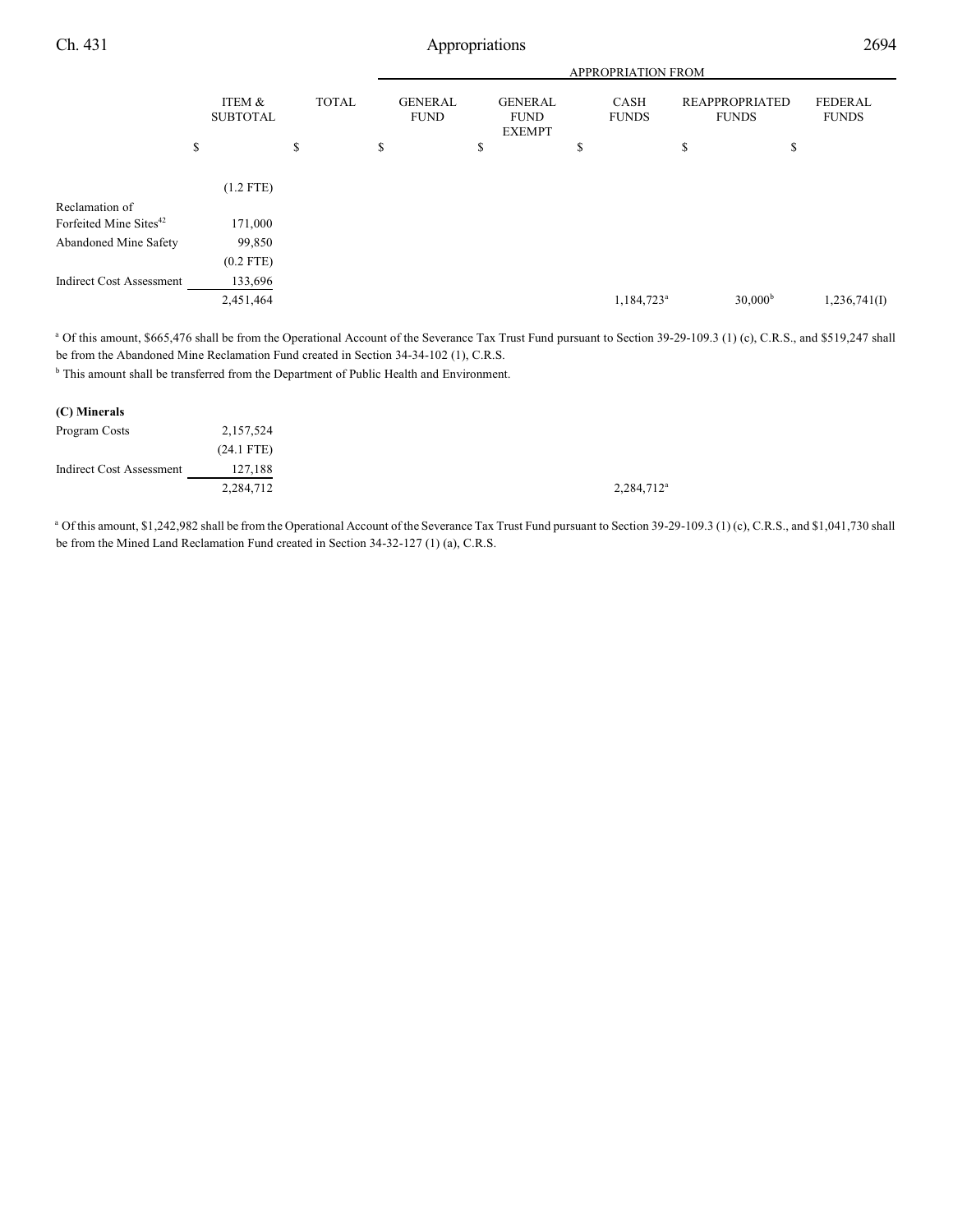| (D) Mines Program            |             |                                                                                                                                                                                 |            |
|------------------------------|-------------|---------------------------------------------------------------------------------------------------------------------------------------------------------------------------------|------------|
| Colorado and Federal         |             |                                                                                                                                                                                 |            |
| Mine Safety Program          | 513,045     | 324,324 <sup>a</sup>                                                                                                                                                            | 188,721(I) |
|                              | $(4.0$ FTE) |                                                                                                                                                                                 |            |
| <b>Blaster Certification</b> |             |                                                                                                                                                                                 |            |
| Program                      | 108,353     | $22.606^b$                                                                                                                                                                      | 85,747(1)  |
|                              | $(1.0$ FTE) |                                                                                                                                                                                 |            |
| Indirect Cost Assessment     | 24,419      | $16,682^b$                                                                                                                                                                      | 7,737(I)   |
|                              | 645,817     |                                                                                                                                                                                 |            |
|                              |             |                                                                                                                                                                                 |            |
|                              |             | <sup>a</sup> Of this amount, \$314,384 shall be from the Operational Account of the Severance Tax Trust Fund pursuant to Section 39-29-109.3 (1) (c), C.R.S., and \$9,940 shall |            |
| be from fees.                |             |                                                                                                                                                                                 |            |
|                              |             | <sup>b</sup> These amounts shall be from the Operational Account of the Severance Tax Trust Fund pursuant to Section 39-29-109.3 (1) (c), C.R.S.                                |            |

| (E) Emergency         |        |                  |
|-----------------------|--------|------------------|
| <b>Response Costs</b> | 25,000 | $25,000^{\rm a}$ |

<sup>a</sup> This amount shall be from the Operational Account of the Severance Tax Trust Fund pursuant to Section 39-29-109.3 (1) (c), C.R.S.

7,667,742

### **(3) GEOLOGICAL SURVEY**

| <b>Environmental Geology</b> |              |                     |                      |            |
|------------------------------|--------------|---------------------|----------------------|------------|
| and Geological Hazards       |              |                     |                      |            |
| Program                      | 2,511,978    | $1,464,341^{\circ}$ | 448.881 <sup>b</sup> | 598,756(I) |
|                              | $(16.2$ FTE) |                     |                      |            |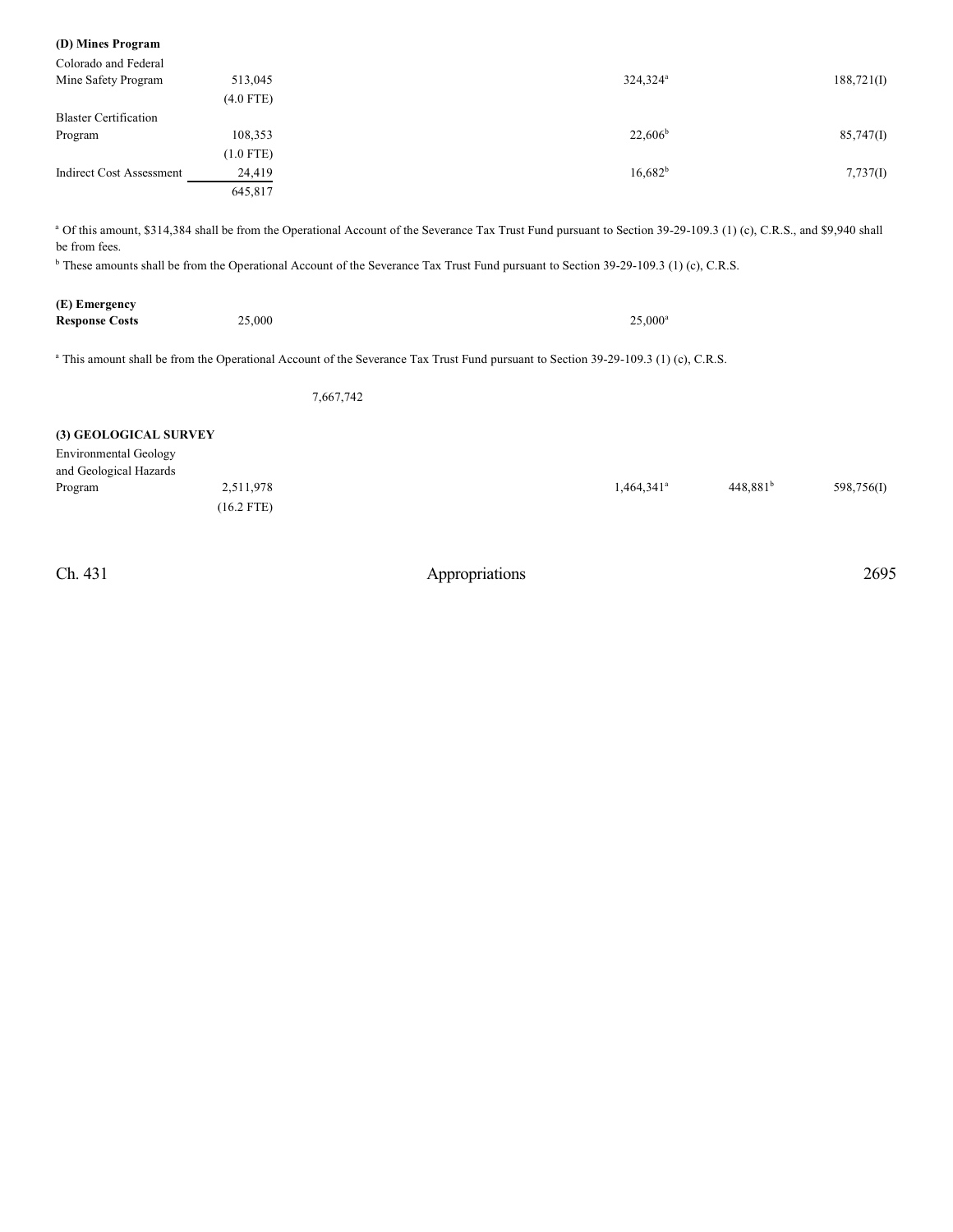|                                 |                           |              |                               | <b>APPROPRIATION FROM</b>                      |                             |                                       |                                |  |  |
|---------------------------------|---------------------------|--------------|-------------------------------|------------------------------------------------|-----------------------------|---------------------------------------|--------------------------------|--|--|
|                                 | ITEM &<br><b>SUBTOTAL</b> | <b>TOTAL</b> | <b>GENERAL</b><br><b>FUND</b> | <b>GENERAL</b><br><b>FUND</b><br><b>EXEMPT</b> | <b>CASH</b><br><b>FUNDS</b> | <b>REAPPROPRIATED</b><br><b>FUNDS</b> | <b>FEDERAL</b><br><b>FUNDS</b> |  |  |
|                                 | \$                        | \$           | \$                            | \$                                             | \$                          | \$<br>\$                              |                                |  |  |
| <b>Mineral Resources</b>        |                           |              |                               |                                                |                             |                                       |                                |  |  |
| and Mapping                     | 1,440,260                 |              |                               |                                                | 1,117,949 <sup>c</sup>      |                                       | 322,311(I)                     |  |  |
|                                 | $(9.5$ FTE)               |              |                               |                                                |                             |                                       |                                |  |  |
| Colorado Avalanche              |                           |              |                               |                                                |                             |                                       |                                |  |  |
| <b>Information Center</b>       | 708,770                   |              |                               |                                                | $280,750$ <sup>d</sup>      | $409.833$ <sup>e</sup>                | 18,187(I)                      |  |  |
|                                 | $(8.4$ FTE)               |              |                               |                                                |                             |                                       |                                |  |  |
| <b>Indirect Cost Assessment</b> | 144,421                   |              |                               |                                                | 127,706 <sup>f</sup>        |                                       | 16,715(I)                      |  |  |
|                                 |                           | 4,805,429    |                               |                                                |                             |                                       |                                |  |  |

<sup>a</sup> Of this amount, \$919,233 shall be from the Operational Account of the Severance Tax Trust Fund pursuant to Section 39-29-109.3 (1) (b), C.R.S., and \$545,108 shall be from fees for geological services.

<sup>b</sup> This amount shall be from fees for geological services from the Department of Transportation, other state agencies, and indirect cost recoveries.

<sup>c</sup> Of this amount, \$1,028,048 shall be from the Operational Account of the Severance Tax Trust Fund pursuant to Section 39-29-109.3 (1) (b), C.R.S., and \$89,901 shall be from fees paid by local governments.

<sup>d</sup> Of this amount, \$157,523 shall be from the Operational Account of the Severance Tax Trust Fund pursuant to Section 39-29-109.3 (1) (b), C.R.S., \$121,227 shall be from grants and training and materials fees, and \$2,000 shall be from the Snowmobile Recreation Fund created in Section 33-14-106, C.R.S.

<sup>e</sup> This amount shall be from the Construction, Maintenance, and Operations line item in the Department of Transportation.

<sup>f</sup> This amount shall be from the Operational Account of the Severance Tax Trust Fund pursuant to Section 39-29-109.3 (1) (b), C.R.S.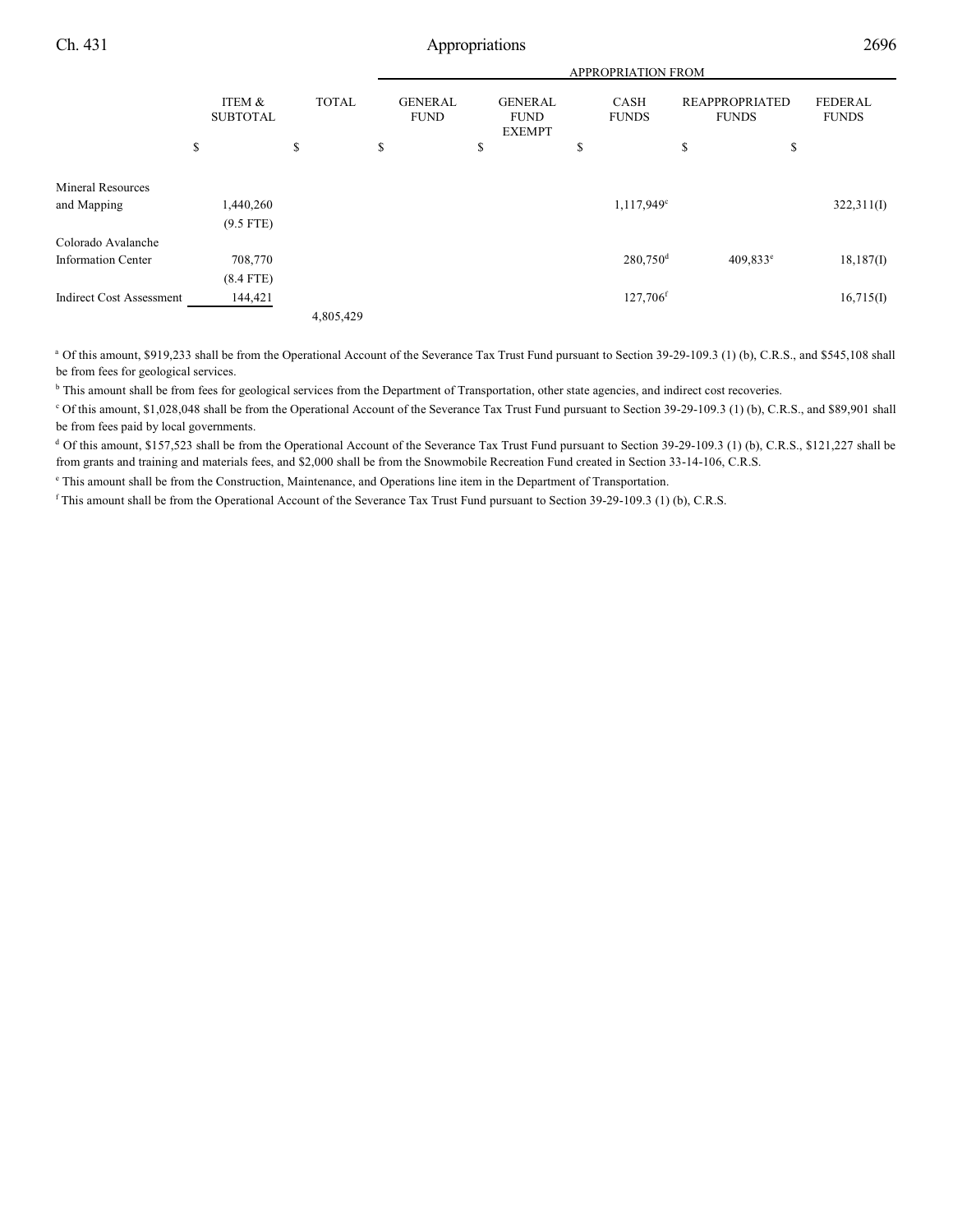|  | (4) OIL AND GAS CONSERVATION COMMISSION |
|--|-----------------------------------------|
|--|-----------------------------------------|

| Program Costs                    | 6,468,382 |           | $6,468,382$ <sup>a</sup> |             |
|----------------------------------|-----------|-----------|--------------------------|-------------|
|                                  |           |           | $(74.0$ FTE)             |             |
| Underground Injection            |           |           |                          |             |
| Program                          | 96,559    |           |                          | 96,559(I)   |
|                                  |           |           |                          | $(2.0$ FTE) |
| Plugging and Reclaiming          |           |           |                          |             |
| Abandoned Wells                  | 445,000   |           | 445,000 <sup>b</sup>     |             |
| Environmental                    |           |           |                          |             |
| Assistance and                   |           |           |                          |             |
| <b>Complaint Resolution</b>      | 312,033   |           | $312,033^b$              |             |
| Emergency Response <sup>43</sup> | 1,000,000 |           | $1,000,000^{\rm b}$      |             |
| Special Environmental            |           |           |                          |             |
| Protection and                   |           |           |                          |             |
| Mitigation Studies <sup>44</sup> | 325,000   |           | $325,000^{\rm b}$        |             |
| <b>Indirect Cost Assessment</b>  | 398,528   |           | 393,108 <sup>b</sup>     | 5,420(I)    |
|                                  |           | 9,045,502 |                          |             |

<sup>a</sup> Of this amount, \$3,256,350 shall be from the Oil and Gas Conservation and Environmental Response Fund created in Section 34-60-122 (5), C.R.S., and \$3,212,032 shall be from the Operational Account of the Severance Tax Trust Fund pursuant to Section 39-29-109.3 (1) (a), C.R.S.

<sup>b</sup> These amounts shall be from the Oil and Gas Conservation and Environmental Response Fund established created in Section 34-60-122 (5), C.R.S.

### **(5) STATE BOARD OF LAND COMMISSIONERS**

Program Costs 3,796,994

(37.0 FTE)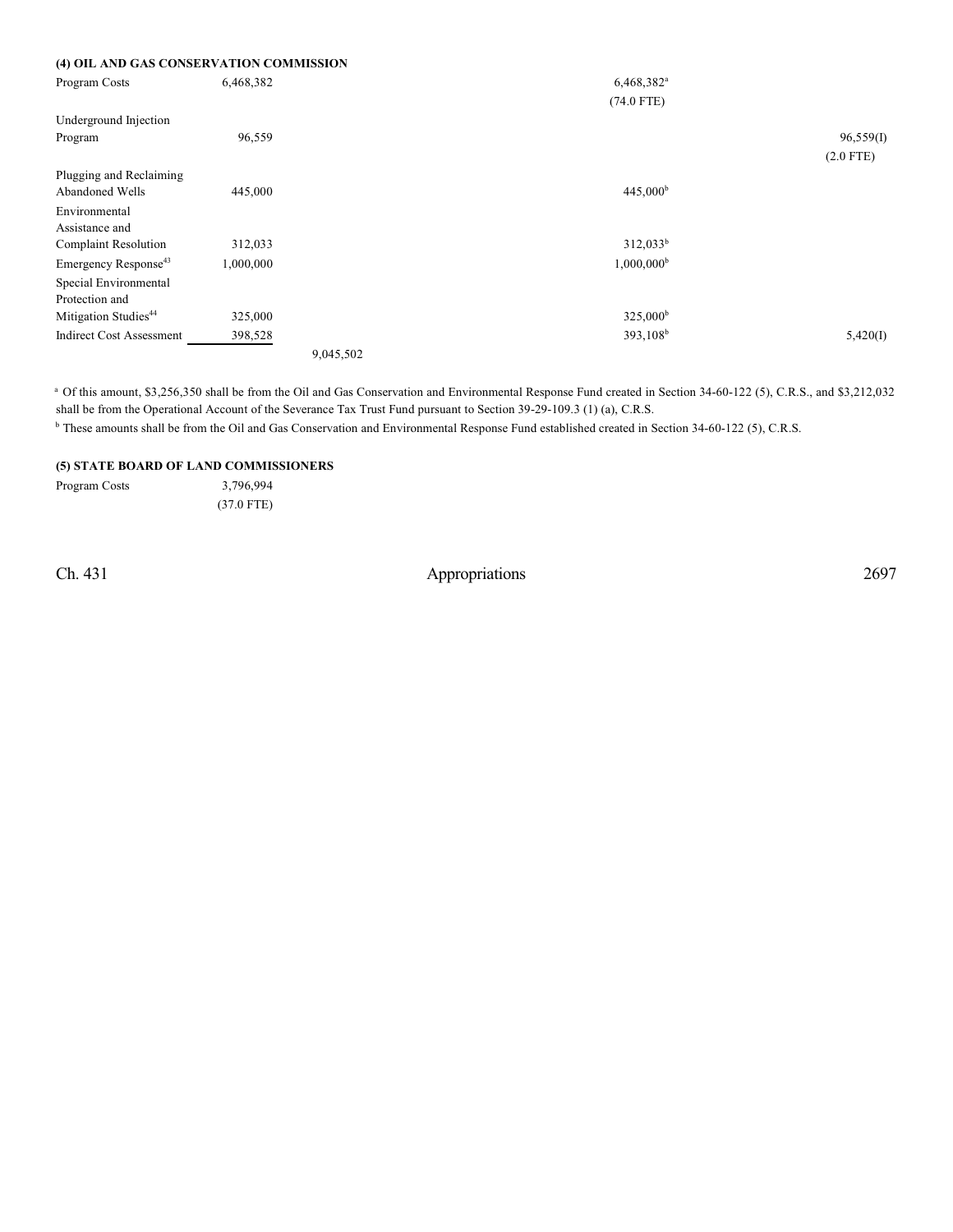|                                                                 |                           |              |                               | <b>APPROPRIATION FROM</b>                      |                        |                                       |                                |  |  |  |
|-----------------------------------------------------------------|---------------------------|--------------|-------------------------------|------------------------------------------------|------------------------|---------------------------------------|--------------------------------|--|--|--|
|                                                                 | ITEM &<br><b>SUBTOTAL</b> | <b>TOTAL</b> | <b>GENERAL</b><br><b>FUND</b> | <b>GENERAL</b><br><b>FUND</b><br><b>EXEMPT</b> | CASH<br><b>FUNDS</b>   | <b>REAPPROPRIATED</b><br><b>FUNDS</b> | <b>FEDERAL</b><br><b>FUNDS</b> |  |  |  |
|                                                                 | \$                        | \$           | \$                            | \$                                             | \$                     | \$<br>\$                              |                                |  |  |  |
| Public Access Program<br>Damage and<br><b>Enhancement Costs</b> | 225,000                   |              |                               |                                                |                        |                                       |                                |  |  |  |
| <b>Asset Management</b><br>System Upgrade                       | 750,000                   |              |                               |                                                |                        |                                       |                                |  |  |  |
| <b>Indirect Cost Assessment</b>                                 | 202,527                   | 4,974,521    |                               |                                                | 4,749,521 <sup>a</sup> | $225,000^{\rm b}$                     |                                |  |  |  |

<sup>a</sup> Of this amount, \$4,674,521 shall be from the State Land Board Trust Administration Fund created in Section 36-1-145 (2) (a), C.R.S., and is derived from mineral royalties, bonus income, lease rental revenue, timber sales, related interest income, and fees, and \$75,000 shall be from the State Board of Land Commissioners Land and Water Management Fund created in Section 36-1-148 (1), C.R.S.

<sup>b</sup> This amount shall be from the Wildlife Management line item for the Division of Wildlife in the Department of Natural Resources.

### **(6) DIVISION OF PARKS AND WILDLIFE**

#### **(A) Parks and Outdoor Recreation**

| (1) State Park Operations | 27,843,829       | $27,405,121$ <sup>a</sup> | $438,708(1)$ <sup>b</sup> |
|---------------------------|------------------|---------------------------|---------------------------|
|                           | 27,766,471       | $27,327,763^{\circ}$      |                           |
|                           | $(266.3$ FTE $)$ |                           |                           |
|                           | $(265.3$ FTE)    |                           |                           |
|                           |                  |                           |                           |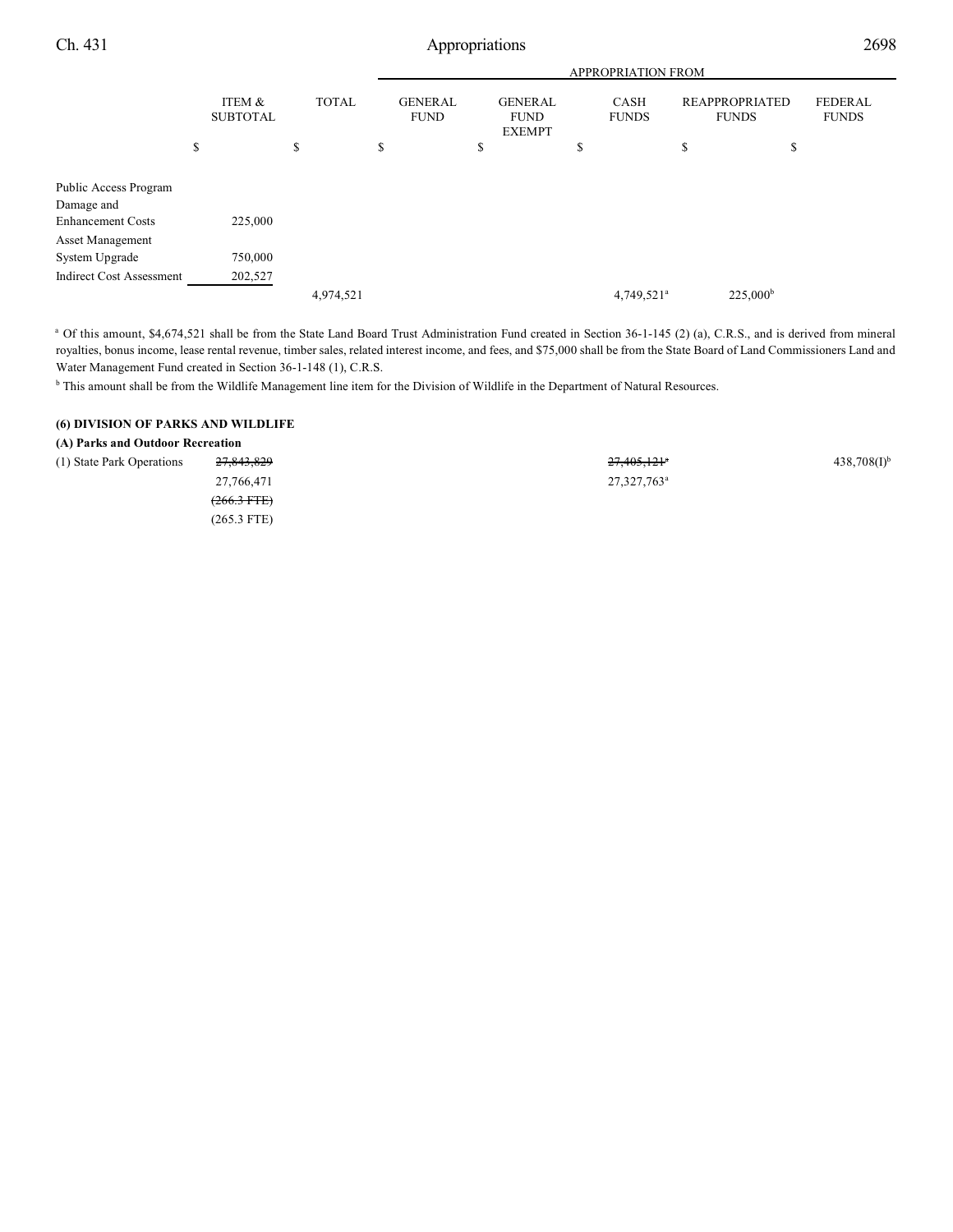<sup>a</sup> Of this amount, \$18,440,463 \$18,363,105 shall be from the Parks and Outdoor Recreation Cash Fund established pursuant to Section 33-10-111 (1), C.R.S., \$4,335,000 (I) shall be from Great Outdoors Colorado Program established in Article XXVII, Section 1 of the State Constitution, and is shown for informational purposes only, \$2,243,971 shall be from the Operational Account of the Severance Tax Trust Fund pursuant to Section 39-29-109.3 (1) (f), C.R.S., \$1,859,306 (I) shall be from Lottery proceeds pursuant to Section 3 of Article XXVII of the State Constitution, and is shown for informational purposes only, \$122,690 shall be from the Snowmobile Recreation Fund established pursuant to Section 33-14-106, C.R.S., \$7,437 shall be from the Off-highway Vehicle Recreation Fund established pursuant to Section 33-14.5-106 (1), C.R.S., and \$396,254 shall be from various sources of cash funds.

<sup>b</sup> This amount is anticipated to be received from the United States Bureau of Reclamation through a cost-sharing agreement to address the net operating deficit of Paonia, Vega, Rifle Gap, Crawford, and Navajo State parks.

| (2) Special Purpose          |           |                           |                           |
|------------------------------|-----------|---------------------------|---------------------------|
| Snowmobile Program           | 1,000,924 | 1,000,924 <sup>a</sup>    |                           |
|                              |           | $(1.3$ FTE)               |                           |
| <b>River Outfitters</b>      |           |                           |                           |
| Regulation                   | 142,966   | $142,966^b$               |                           |
|                              |           | $(0.5$ FTE)               |                           |
| Off-highway                  |           |                           |                           |
| Vehicle Program              | 532,501   | 532,501 <sup>c</sup>      |                           |
|                              |           | $(3.0$ FTE)               |                           |
| Off-highway                  |           |                           |                           |
| Vehicle Grants <sup>45</sup> | 4,000,000 | $4,000,000$ <sup>c</sup>  |                           |
| Federal Grants               | 750,000   |                           | 750,000(I) <sup>d</sup>   |
| S.B. 03-290                  |           |                           |                           |
| Enterprise Fund              | 200,000   | $200,000^e$               |                           |
| Information Technology       | 1,301,500 | 1,301,500(I) <sup>f</sup> |                           |
| Natural Resource             |           |                           |                           |
| Protection                   | 600,000   | $150,000(I)^g$            | $450,000(I)$ <sup>h</sup> |
| Miscellaneous                |           |                           |                           |
| <b>Small Projects</b>        | 2,000,000 | 2,000,000(I) <sup>f</sup> |                           |
| Ch. 431                      |           | Appropriations            | 2699                      |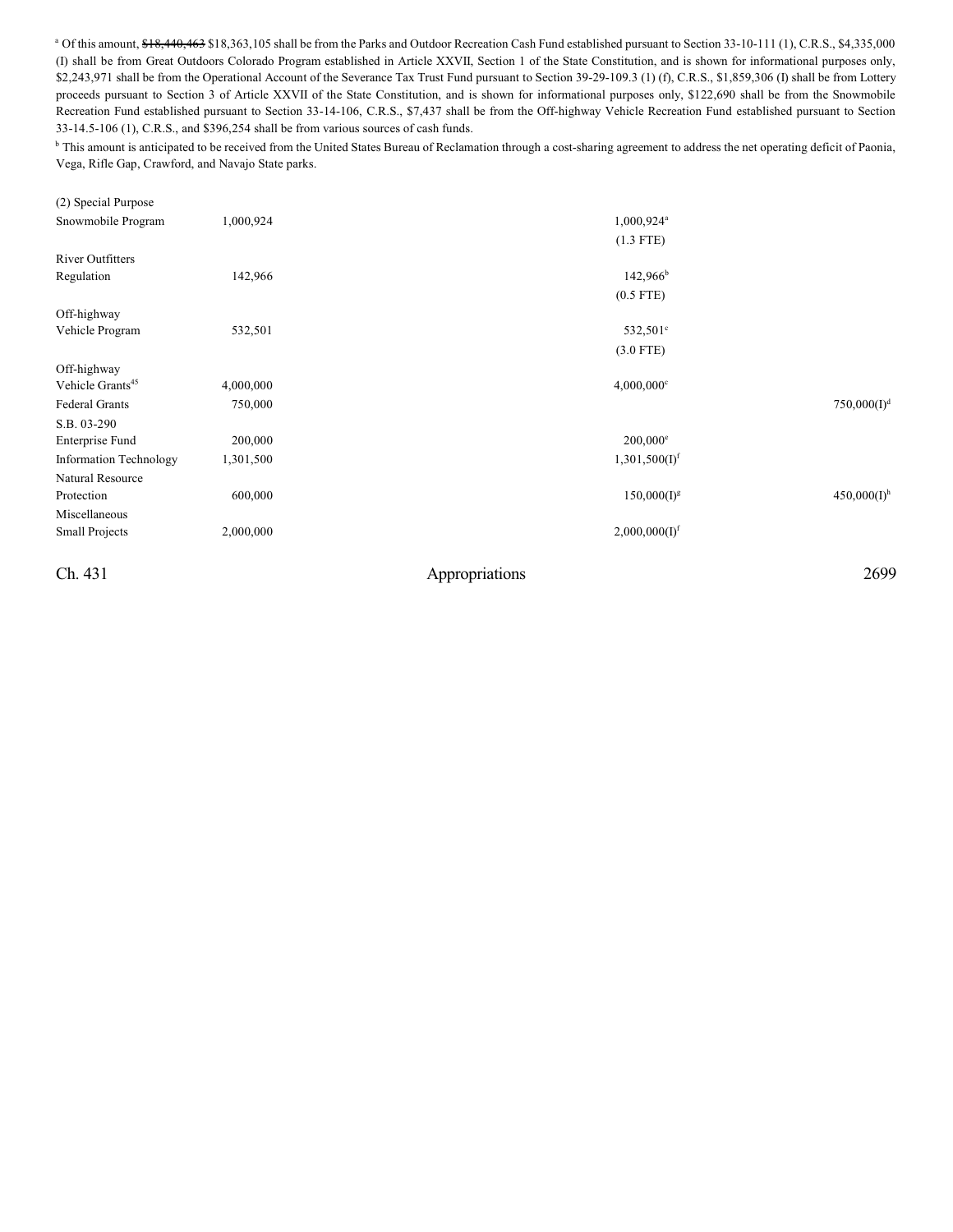|                                 | ITEM &<br><b>SUBTOTAL</b> |              |                               | <b>APPROPRIATION FROM</b>                      |                             |                                       |                                |  |  |  |
|---------------------------------|---------------------------|--------------|-------------------------------|------------------------------------------------|-----------------------------|---------------------------------------|--------------------------------|--|--|--|
|                                 |                           | <b>TOTAL</b> | <b>GENERAL</b><br><b>FUND</b> | <b>GENERAL</b><br><b>FUND</b><br><b>EXEMPT</b> | <b>CASH</b><br><b>FUNDS</b> | <b>REAPPROPRIATED</b><br><b>FUNDS</b> | <b>FEDERAL</b><br><b>FUNDS</b> |  |  |  |
|                                 | \$                        | \$           | \$                            | \$                                             | ъ                           | \$<br>\$                              |                                |  |  |  |
| <b>Trails Grants</b>            | 2,200,000                 |              |                               |                                                | $1,800,000(I)^{i}$          |                                       | $400,000(I)^{j}$               |  |  |  |
| S.B. 08-226 Aquatic             |                           |              |                               |                                                |                             |                                       |                                |  |  |  |
| Nuisance Species                | 2,684,673                 |              |                               |                                                | $2,684,673(1)^k$            |                                       |                                |  |  |  |
|                                 |                           |              |                               |                                                | $(7.0$ FTE)                 |                                       |                                |  |  |  |
| <b>Indirect Cost Assessment</b> | 1,630,331                 |              |                               |                                                | 1,585,363                   |                                       | $44,968(1)$ <sup>m</sup>       |  |  |  |
|                                 | 17,042,895                |              |                               |                                                |                             |                                       |                                |  |  |  |

<sup>a</sup> This amount shall be from the Snowmobile Recreation Fund established pursuant to Section 33-14-106, C.R.S.

<sup>b</sup> Of this amount, \$104,466 shall be from the River Outfitters Cash Fund established pursuant to Section 33-32-111, C.R.S., and \$38,500 shall be from the Parks and Outdoor Recreation Cash Fund established pursuant to Section 33-10-111 (1), C.R.S.

<sup>c</sup> These amounts shall be from the Off-highway Vehicle Recreation Fund established pursuant to Section 33-14.5-106 (1), C.R.S.

<sup>d</sup> This amount reflects funds anticipated to be received from the United States Coast Guard's Boat Safety Program.

<sup>e</sup> This amount shall be from the Parks and Outdoor Recreation Cash Fund established pursuant to Section 33-10-111 (1), C.R.S.

 These amounts shall be from lottery proceeds pursuant to Section 3 of Article XXVII of the State Constitution, and are shown for informational purposes only. f <sup>g</sup> This amount shall be from the Great Outdoors Colorado Program established in Section 1 of Article XXVII of the State Constitution, and is shown for informational purposes only.

<sup>h</sup> This amount reflects anticipated funds from the Federal Emergency Management Agency's Predisaster Mitigation Program.

<sup>i</sup> Of this amount, \$1,650,000 shall be from the Great Outdoors Colorado Program established in Section 1 of Article XXVII of the State Constitution, and is shown for informational purposes only, and \$150,000 shall be from lottery proceeds pursuant to Section 3 of Article XXVII of the State Constitution, and is shown for informational purposes only.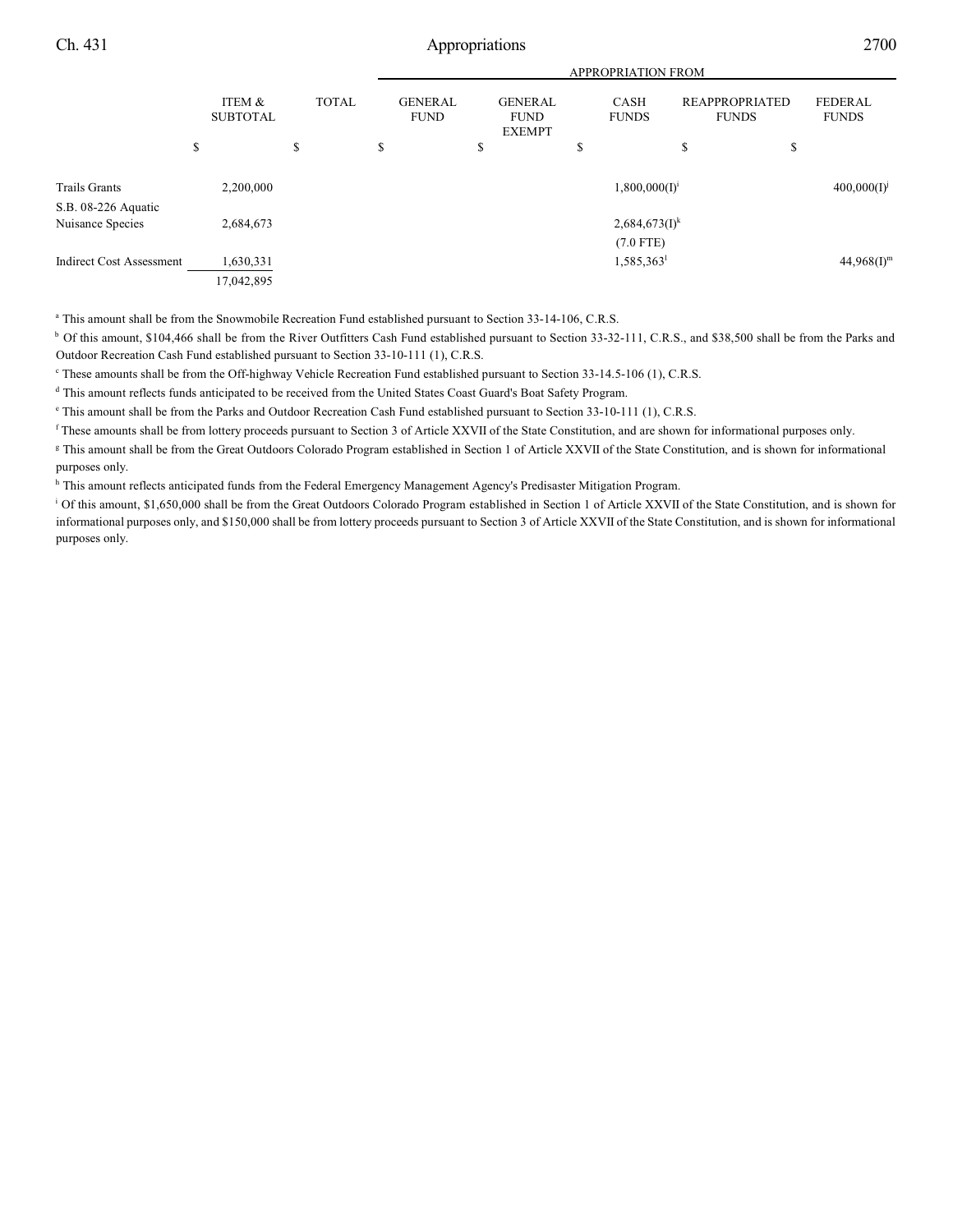This amount reflects anticipated funds from the United States Department of the Interior National Park Service Land and Water Conservation Fund State Assistance Program.

<sup>k</sup> This amount shall be from the Division of Parks and Outdoor Recreation Aquatic Nuisance Species Fund created in Section 33-10.5-108 (1) (a), C.R.S., and is continuously appropriated.

<sup>1</sup> Of this amount, \$1,332,312 shall be from the Parks and Outdoor Recreation Cash Fund established pursuant to Section 33-10-111 (1), C.R.S., and \$253,051 shall be from the Operational Account of the Severance Tax Trust Fund pursuant to Section 39-29-109.3 (1) (f), C.R.S.

<sup>m</sup> This amount reflects anticipated funds from indirect cost recoveries on various federal grants.

| (B) Wildlife              |               |
|---------------------------|---------------|
| (1) Division Operations   |               |
| Director's Office         | 2,037,530     |
|                           | $(18.0$ FTE)  |
| Wildlife Management       | 64,251,096    |
|                           | $(553.4$ FTE) |
| <b>Technical Services</b> | 6,488,352     |
|                           | $(60.0$ FTE)  |
| Information Technology    | 1,580,395     |
|                           | 74, 357, 373  |

<sup>a</sup> Of this amount, \$55,781,818 shall be from the Wildlife Cash Fund established pursuant to Section 33-1-112 (1) (a), C.R.S., \$6,200,000 (I) shall be from the Great Outdoors Colorado Program established in Section 1 of Article XXVII of the State Constitution, and is shown for informational purposes only, \$1,100,000 shall be from the Wildlife Management Public Education Fund established pursuant to Section 33-1-112 (3.5) (a), C.R.S., \$500,000 shall be from subscription revenues from Colorado Outdoors Magazine, \$400,000 shall be from the Nongame and Endangered Wildlife Cash Fund created in Section 39-22-703 (1), C.R.S., \$150,000 shall be from cash grants and donations, and \$15,000 shall be from the Federal Aid Projects Income Fund.

<sup>b</sup> This amount shall be from various sources of federal funds, including Pittman-Robinson Wildlife Restoration funds, Dingell-Johnson Sport Fish Restoration funds, United States Department of Interior Fish and Wildlife Service, United States Fish and Wildlife Service State Wildlife Grants, and Cooperative Endangered Species Conservation funds.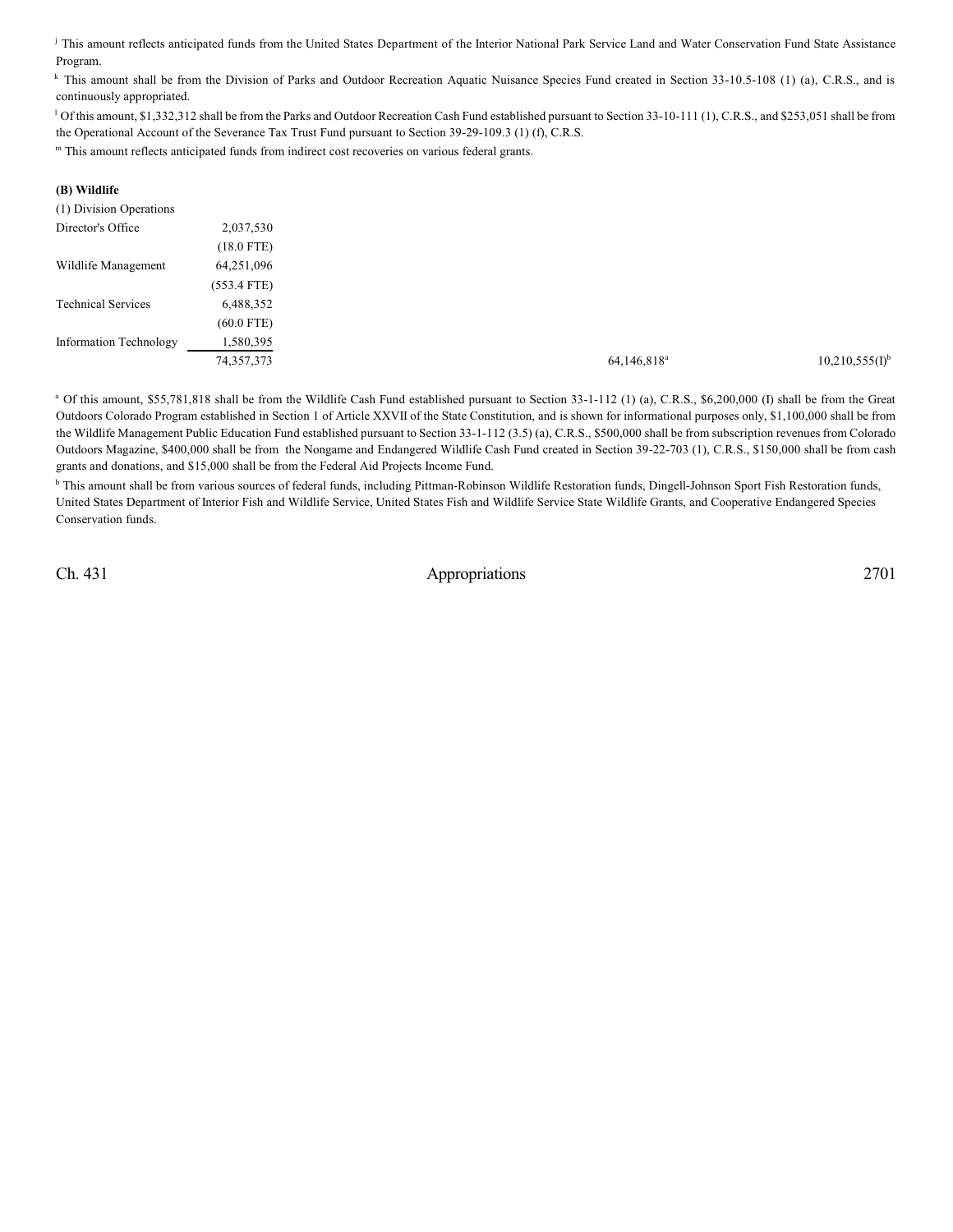|                                 |                                 |                    | APPROPRIATION FROM                  |                                                      |                            |                                             |                                      |  |
|---------------------------------|---------------------------------|--------------------|-------------------------------------|------------------------------------------------------|----------------------------|---------------------------------------------|--------------------------------------|--|
|                                 | ITEM &<br><b>SUBTOTAL</b><br>\$ | <b>TOTAL</b><br>\$ | <b>GENERAL</b><br><b>FUND</b><br>\$ | <b>GENERAL</b><br><b>FUND</b><br><b>EXEMPT</b><br>\$ | CASH<br><b>FUNDS</b><br>\$ | <b>REAPPROPRIATED</b><br><b>FUNDS</b><br>\$ | <b>FEDERAL</b><br><b>FUNDS</b><br>\$ |  |
|                                 |                                 |                    |                                     |                                                      |                            |                                             |                                      |  |
|                                 |                                 |                    |                                     |                                                      |                            |                                             |                                      |  |
| (2) Special Purpose             |                                 |                    |                                     |                                                      |                            |                                             |                                      |  |
| Wildlife Commission             |                                 |                    |                                     |                                                      |                            |                                             |                                      |  |
| Discretionary Fund              | 160,000                         |                    |                                     |                                                      | $160,000^{\rm a}$          |                                             |                                      |  |
| Game Damage                     |                                 |                    |                                     |                                                      |                            |                                             |                                      |  |
| Claims and Prevention           | 1,282,500                       |                    |                                     |                                                      | 1,282,500 <sup>a</sup>     |                                             |                                      |  |
| Instream Flow Program           | 296,027                         |                    |                                     |                                                      | $296,027$ <sup>a</sup>     |                                             |                                      |  |
| Habitat Partnership             |                                 |                    |                                     |                                                      |                            |                                             |                                      |  |
| Program                         | 2,500,000                       |                    |                                     |                                                      | $2,500,000(I)^{b}$         |                                             |                                      |  |
| S.B. 08-226 Aquatic             |                                 |                    |                                     |                                                      |                            |                                             |                                      |  |
| Nuisance Species                | 1,304,544                       |                    |                                     |                                                      | $1,304,544(I)^c$           |                                             |                                      |  |
| Grants and Habitat              |                                 |                    |                                     |                                                      |                            |                                             |                                      |  |
| Partnerships <sup>46</sup>      | 1,625,000                       |                    |                                     |                                                      | $1,625,000$ <sup>d</sup>   |                                             |                                      |  |
| Asset Maintenance               |                                 |                    |                                     |                                                      |                            |                                             |                                      |  |
| and Repairs <sup>47</sup>       | 606,880                         |                    |                                     |                                                      | $606,880$ <sup>a</sup>     |                                             |                                      |  |
| <b>Indirect Cost Assessment</b> | 3,556,991                       |                    |                                     |                                                      | 2,970,528 <sup>a</sup>     |                                             | 586,463(I)                           |  |
|                                 | 11,331,942                      |                    |                                     |                                                      |                            |                                             |                                      |  |

<sup>a</sup> These amounts shall be from the Wildlife Cash Fund established pursuant to Section 33-1-112 (1) (a), C.R.S.

<sup>b</sup> This amount shall be from the Habitat Partnership Cash Fund created pursuant to Section 33-1-112 (8) (a), C.R.S. The moneys in the Habitat Partnership Cash Fund are continuously appropriated pursuant to Section 33-1-112 (8) (e) (II), C.R.S.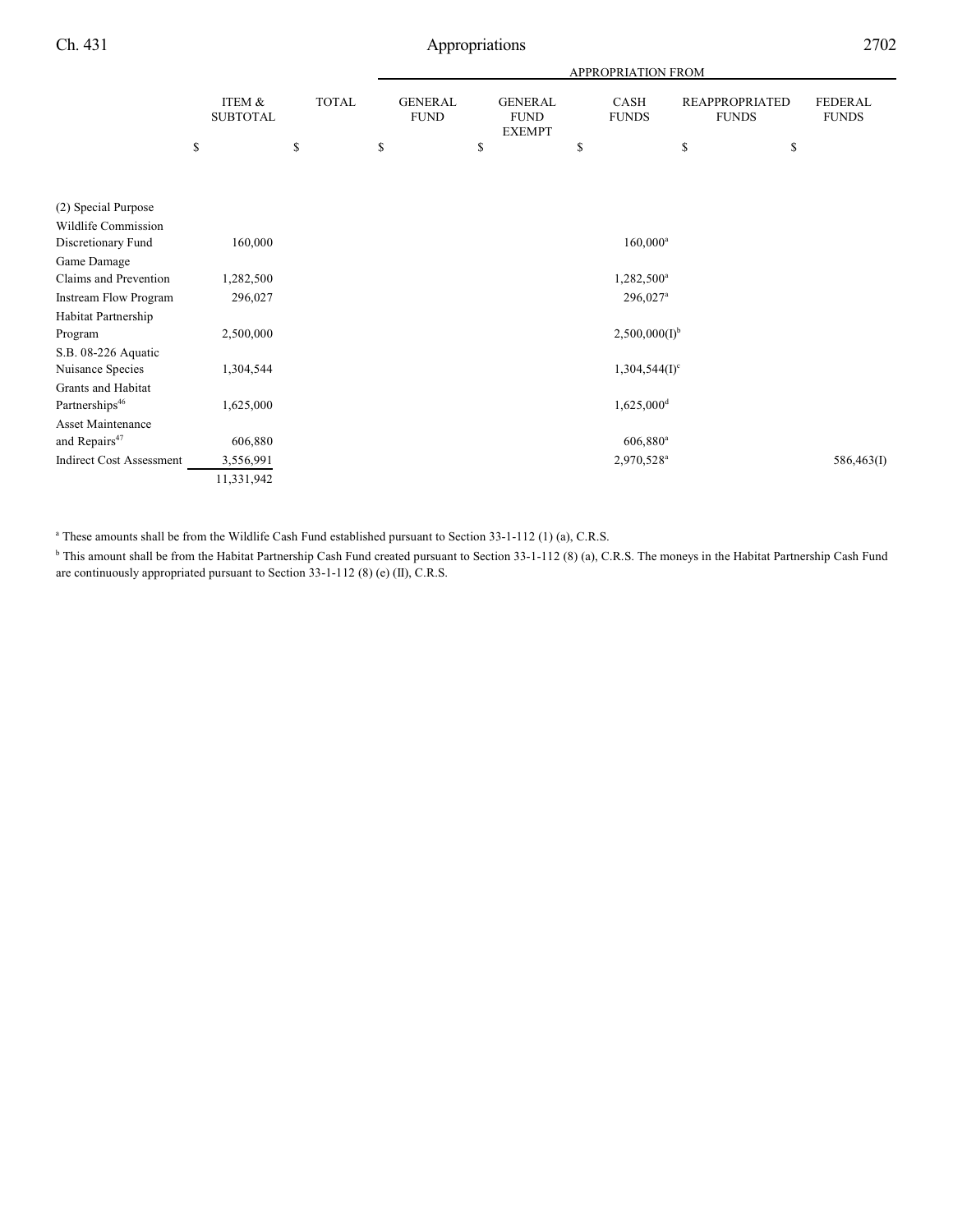<sup>e</sup> This amount shall be from the Division of Wildlife Aquatic Nuisance Species Fund created in Section 33-10.5-108 (2) (a), C.R.S., and is continuously appropriated to the Division of Wildlife.

<sup>d</sup> Of this amount, \$1,475,000 shall be from the Wildlife Cash Fund established pursuant to Section 33-1-112 (1) (a), C.R.S., and \$150,000 shall be from the sale of waterfowl stamps created pursuant to Section 33-4-102.5 (3) (a), C.R.S.

> 130,576,039 130,498,681

#### **(7) COLORADO WATER CONSERVATION BOARD**

| (A) Administration        |              |
|---------------------------|--------------|
| Personal Services         | 2,886,953    |
|                           | $(30.0$ FTE) |
| <b>Operating Expenses</b> | 472,761      |
| River Decision            |              |
| Support Systems           | 456,784      |
|                           | $(4.0$ FTE)  |
|                           | 3,816,498    |
|                           |              |

<sup>a</sup> Of this amount, \$3,481,161 shall be from reserves in the Colorado Water Conservation Board Construction Fund established pursuant to Section 37-60-121 (1) (a), C.R.S., and \$43,750 shall be from the Operational Account of the Severance Tax Trust Fund pursuant to Section 39-29-109.3 (1) (d), C.R.S.  $b$  This amount shall be from the Wildlife Cash Fund established pursuant to Section 33-1-112 (1) (a), C.R.S.

#### **(B) Special Purpose**

Intrastate Water Management and Development 470,464 470,464

Ch. 431 Appropriations 2703

470,464<sup>a</sup>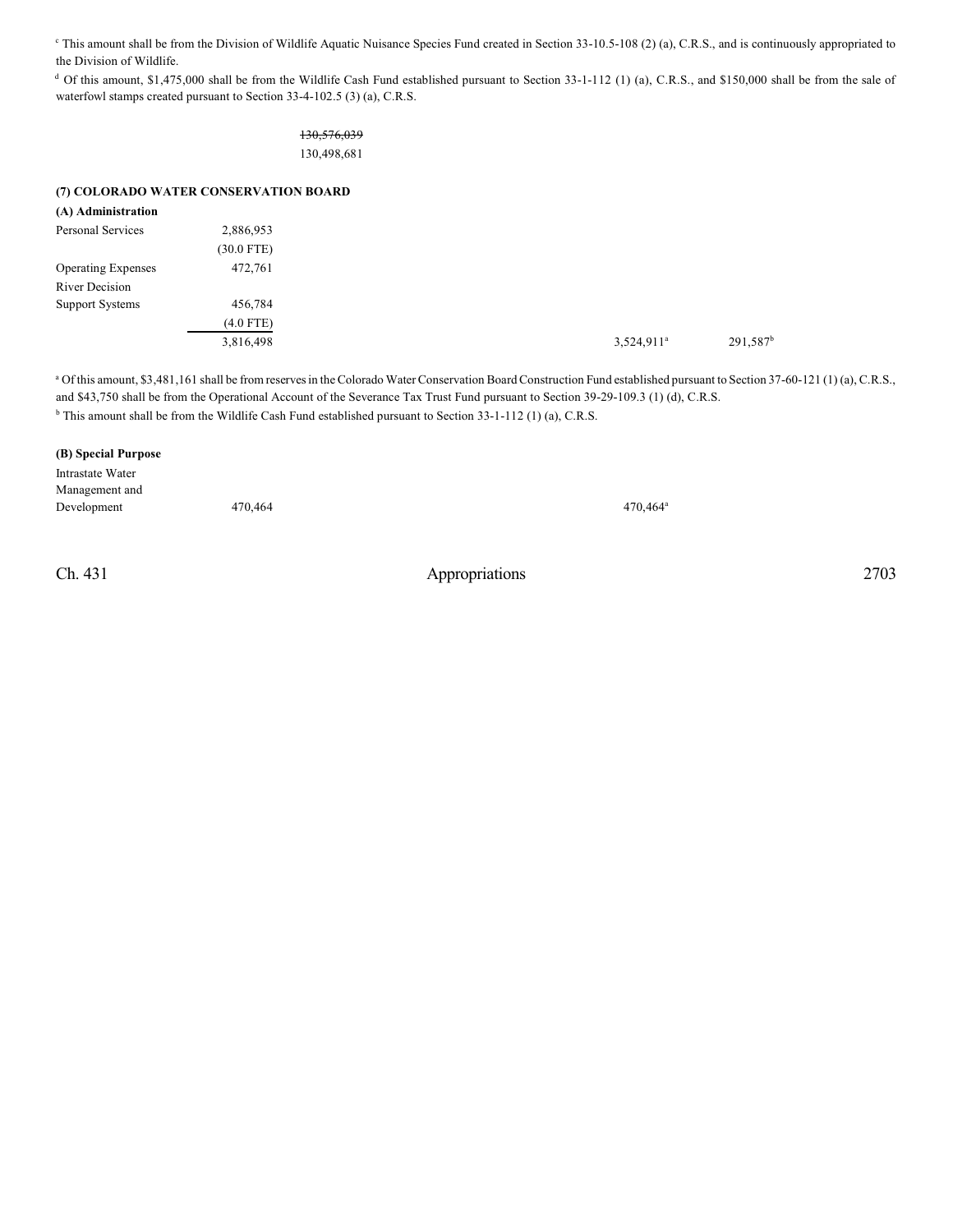|                           |              | <b>APPROPRIATION FROM</b>     |    |                              |                |                          |                                       |                                |
|---------------------------|--------------|-------------------------------|----|------------------------------|----------------|--------------------------|---------------------------------------|--------------------------------|
| ITEM &<br><b>SUBTOTAL</b> | <b>TOTAL</b> | <b>GENERAL</b><br><b>FUND</b> |    | <b>FUND</b><br><b>EXEMPT</b> |                | CASH<br><b>FUNDS</b>     | <b>REAPPROPRIATED</b><br><b>FUNDS</b> | <b>FEDERAL</b><br><b>FUNDS</b> |
| \$                        | \$           | \$                            | \$ |                              | \$             |                          | \$                                    |                                |
|                           |              |                               |    |                              |                |                          |                                       |                                |
| 143,928                   |              |                               |    |                              |                | $13,732^a$               |                                       | $130, 196(1)$ <sup>b</sup>     |
| $(2.0$ FTE)               |              |                               |    |                              |                |                          |                                       |                                |
| 25,000                    |              |                               |    |                              |                | $25,000^\circ$           |                                       |                                |
|                           |              |                               |    |                              |                |                          |                                       |                                |
| 285,166                   |              |                               |    |                              |                | 285,166 <sup>a</sup>     |                                       |                                |
|                           |              |                               |    |                              |                | $(4.0$ FTE)              |                                       |                                |
|                           |              |                               |    |                              |                |                          |                                       |                                |
| 598,788                   |              |                               |    |                              |                | 598,788 <sup>d</sup>     |                                       |                                |
|                           |              |                               |    |                              |                | $(1.0$ FTE)              |                                       |                                |
| 1,275,500                 |              |                               |    |                              |                | 1,275,500 <sup>e</sup>   |                                       |                                |
| 1,141,167                 |              |                               |    |                              |                | $1,141,167$ <sup>f</sup> |                                       |                                |
|                           |              |                               |    |                              |                | $(3.7$ FTE)              |                                       |                                |
|                           |              |                               |    |                              |                |                          |                                       |                                |
| 231,534                   |              |                               |    |                              |                | 231,534 <sup>g</sup>     |                                       |                                |
|                           |              |                               |    |                              |                | $(1.0$ FTE)              |                                       |                                |
|                           |              |                               |    |                              |                |                          |                                       |                                |
|                           |              |                               |    |                              |                |                          |                                       |                                |
| 119,942                   |              |                               |    |                              |                |                          |                                       |                                |
| 529,663                   |              |                               |    |                              |                | 514,757 <sup>a</sup>     |                                       | $14,906(1)^{b}$                |
| 4,821,152                 |              |                               |    |                              |                |                          |                                       |                                |
|                           |              |                               |    |                              | <b>GENERAL</b> |                          | $119,942^h$                           | \$                             |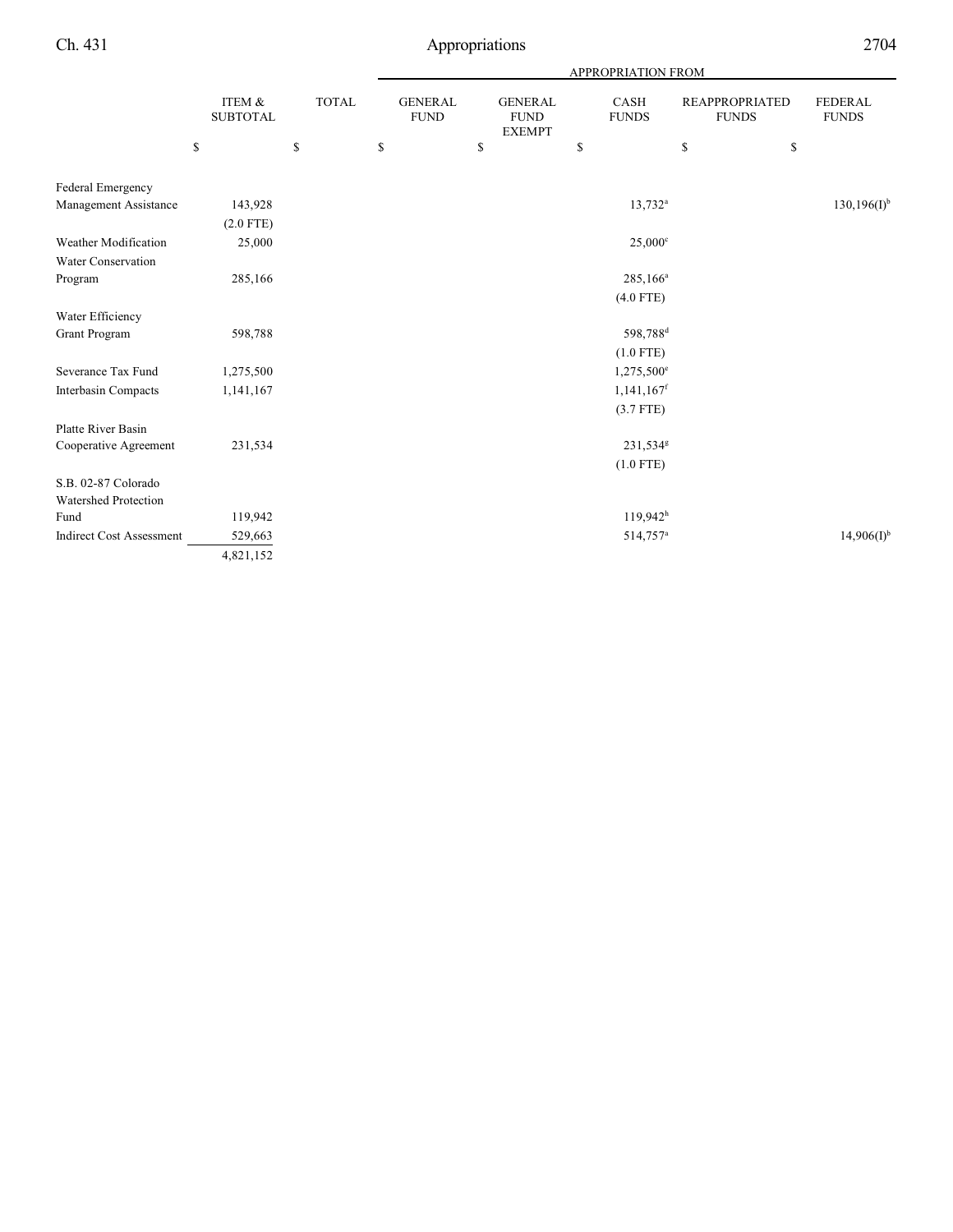<sup>a</sup> These amounts shall be from the Colorado Water Conservation Board Construction Fund established pursuant to Section 37-60-121 (1) (a), C.R.S.

<sup>b</sup> These amounts shall be from the Federal Emergency Management Agency's Map Modernization Program and Community Assistance.

<sup>c</sup> This amount shall be from weather modification permit fees pursuant to Section 36-20-113 (1), C.R.S.

<sup>d</sup> Of this amount, \$498,788 shall be from the Water Efficiency Grant Program Cash Fund created in Section 37-60-126 (12) (a) (I), C.R.S., and \$100,000 shall be from reserves in the Colorado Water Conservation Board Construction Fund established pursuant to Section 37-60-121 (1) (a), C.R.S.

<sup>e</sup> This amount shall be from the Operational Account of the Severance Tax Trust Fund pursuant to Section 39-29-109.3 (1) (d), C.R.S.

 $f$  Of this amount, \$741,167 (I) shall be from the Interbasin Compact Committee Operation Fund created in Section 37-75-107, C.R.S., is continuously appropriated to the Colorado Water Conservation Board, and is shown for informational purposes only, and \$400,000 shall be from reserves in the Colorado Water Conservation Board Construction Fund established pursuant to Section 37-60-121 (1) (a), C.R.S.

<sup>g</sup> This amount shall be from the Fish and Wildlife Resources Fund established pursuant to Section 37-60-121 (6), C.R.S.

<sup>h</sup> This amount shall be from the Colorado Healthy Rivers Fund established pursuant to Section 39-22-2403 (1) C.R.S.

8,637,650

### **(8) WATER RESOURCES DIVISION**

| <b>Personal Services</b>  | 17,488,503    | 16,975,193 | 513,310 <sup>a</sup> |
|---------------------------|---------------|------------|----------------------|
|                           | 17,564,360    | 17,051,050 |                      |
|                           | $(242.1$ FTE) |            |                      |
|                           | $(243.1$ FTE) |            |                      |
| <b>Operating Expenses</b> | 1,530,824     | 1,091,316  | 439,508 <sup>a</sup> |
| Interstate Compacts       | 76,002        | 76,002     |                      |
| Republican River          |               |            |                      |
| Compact Compliance        | 316,364       | 316,364    |                      |
|                           | $(5.0$ FTE)   |            |                      |
| Satellite Monitoring      |               |            |                      |
| System                    | 399,857       | 194.968    | 204,889 <sup>b</sup> |
|                           |               |            |                      |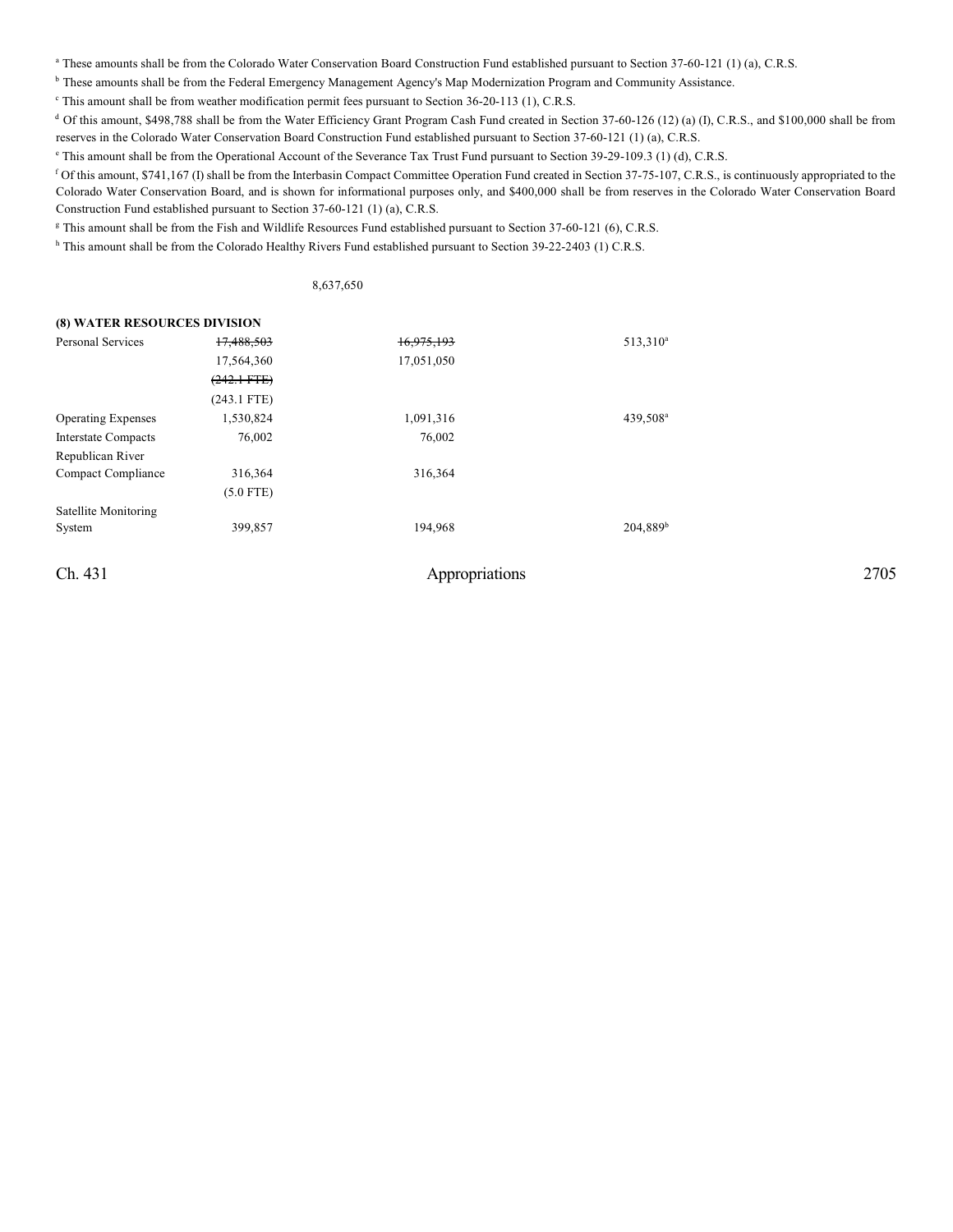|                                               |                           |              | <b>APPROPRIATION FROM</b>     |    |                                                |                        |                                       |    |                                |
|-----------------------------------------------|---------------------------|--------------|-------------------------------|----|------------------------------------------------|------------------------|---------------------------------------|----|--------------------------------|
|                                               | ITEM &<br><b>SUBTOTAL</b> | <b>TOTAL</b> | <b>GENERAL</b><br><b>FUND</b> |    | <b>GENERAL</b><br><b>FUND</b><br><b>EXEMPT</b> | CASH<br><b>FUNDS</b>   | <b>REAPPROPRIATED</b><br><b>FUNDS</b> |    | <b>FEDERAL</b><br><b>FUNDS</b> |
|                                               | \$                        | \$           | \$                            | \$ | \$                                             |                        | \$                                    | \$ |                                |
|                                               | $(2.0$ FTE)               |              |                               |    |                                                |                        |                                       |    |                                |
| Augmentation of Water                         |                           |              |                               |    |                                                |                        |                                       |    |                                |
| for Sand and Gravel                           |                           |              |                               |    |                                                |                        |                                       |    |                                |
| Extraction                                    | 44,400                    |              |                               |    |                                                | $44,400^{\circ}$       |                                       |    |                                |
| Dam Emergency Repair                          | 50,000                    |              |                               |    |                                                | $50,000$ <sup>d</sup>  |                                       |    |                                |
| Federal Grant                                 | 167,260                   |              |                               |    |                                                |                        |                                       |    | $167,260(I)^e$                 |
| River Decision Support                        |                           |              |                               |    |                                                |                        |                                       |    |                                |
| Systems                                       | 206,232                   |              |                               |    |                                                | $206,232$ <sup>d</sup> |                                       |    |                                |
|                                               |                           |              |                               |    |                                                | $(2.0$ FTE)            |                                       |    |                                |
| H.B. 03-1334 Temporary<br>Interruptible Water |                           |              |                               |    |                                                |                        |                                       |    |                                |
| Supply Agreements                             | 61,589                    |              |                               |    |                                                | $61,589$ <sup>f</sup>  |                                       |    |                                |
| S.B. 04-225 Well                              |                           |              |                               |    |                                                |                        |                                       |    |                                |
| Enforcement                                   | 1,489                     |              |                               |    |                                                | $1,489$ <sup>g</sup>   |                                       |    |                                |
| <b>Indirect Cost Assessment</b>               | 29,598                    |              |                               |    |                                                | 25,120 <sup>h</sup>    |                                       |    | $4,478(I)^{i}$                 |
|                                               |                           | 0.0000000000 |                               |    |                                                |                        |                                       |    |                                |

20,372,118

#### 20,447,975

<sup>a</sup> Of these amounts, \$536,221 shall be from the Division of Water Resources Ground Water Management Cash Fund established pursuant to Section 37-80-111.5 (1) (d), C.R.S., \$358,873 shall be from the Well Inspection Cash Fund established pursuant to Section 37-80-111.5 (1) (d), C.R.S., and \$57,724 shall be from various sources of cash.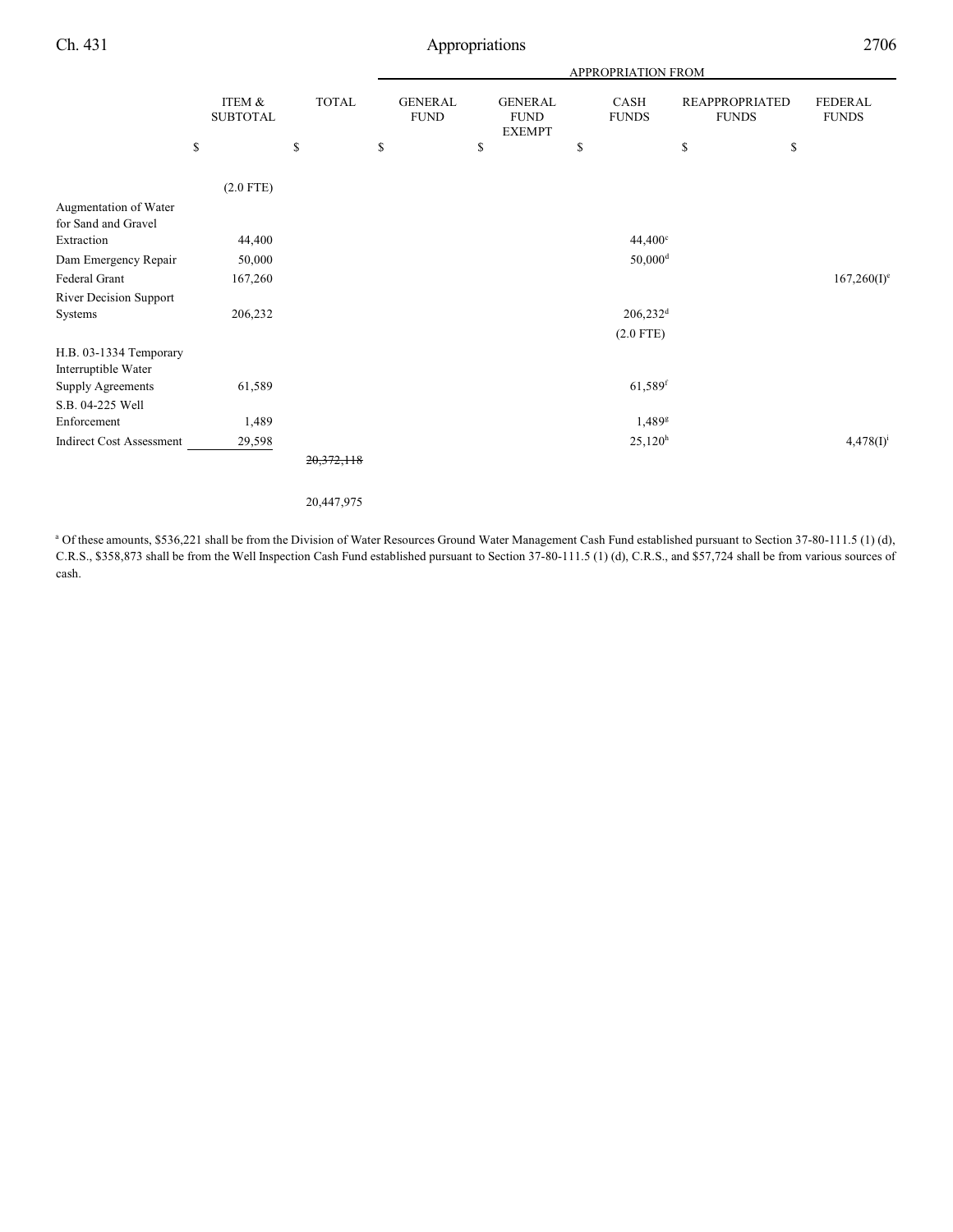<sup>b</sup> This amount shall be from the Satellite Monitoring System Cash Fund established pursuant to Section 37-80-111.5 (1) (c), C.R.S.

- <sup>c</sup> This amount shall be from the Gravel Pit Lakes Augmentation Fund established pursuant to Section 37-90-137 (11) (f), C.R.S.
- $d$  These amounts shall be from the Colorado Water Conservation Board Construction Fund established pursuant to Section 37-60-121 (1) (a), C.R.S.
- <sup>e</sup> This amount reflects funds anticipated to be received from the Federal Emergency Management Agency's National Dam Safety Program.
- <sup>f</sup> This amount shall be from the Division of Water Resources Ground Water Management Cash Fund established pursuant to Section 37-80-111.5 (1) (d), C.R.S.
- <sup>g</sup> This amount shall be from the Well Enforcement Cash Fund created pursuant to Section 37-90-111.5 (5) (b), C.R.S.
- <sup>h</sup> Of this amount, \$10,109 shall be from reserves in the Colorado Water Conservation Board Construction Fund established pursuant to Section 37-60-121 (1) (a), C.R.S., and \$15,011 shall be from various sources of cash funds.
- <sup>i</sup> This amount reflects anticipated funds from indirect cost recoveries on various federal funds.

#### **TOTALS PART XIV (NATURAL RESOURCES)** \$229,122,404 \$23,512,116 \$8,576,229,214 \$8,636,648 \$20,744,426  $$176,229,214"$   $$8,636,648$   $$20,744$ \$229,282,793 \$23,540,236 \$176,352,741<sup>ª</sup> \$8,641,534  $$20,748,282$ <sup>b</sup>

<sup>a</sup> Of this amount, \$24,876,190 contains an (I) notation, and <del>\$13,346,292</del> \$13,352,292 is from the Operational Account of the Severance Tax Trust Fund pursuant to Section 39-29-109.3 (1), C.R.S.

<sup>b</sup> This amount contains an (I) notation.

**FOOTNOTES** -- The following statements are referenced to the numbered footnotes throughout section 2.

41 Department of Natural Resources, Division of Reclamation, Mining, and Safety, Inactive Mines, Mine Site Reclamation -- It is the intent of the General Assembly that these funds shall remain available until completion of the project or the close of FY 2014-15, whichever comes first. At project completion or the end of the three-year period, any unexpended balances shall revert to the Operational Account of the Severance Tax Trust Fund from which they were appropriated.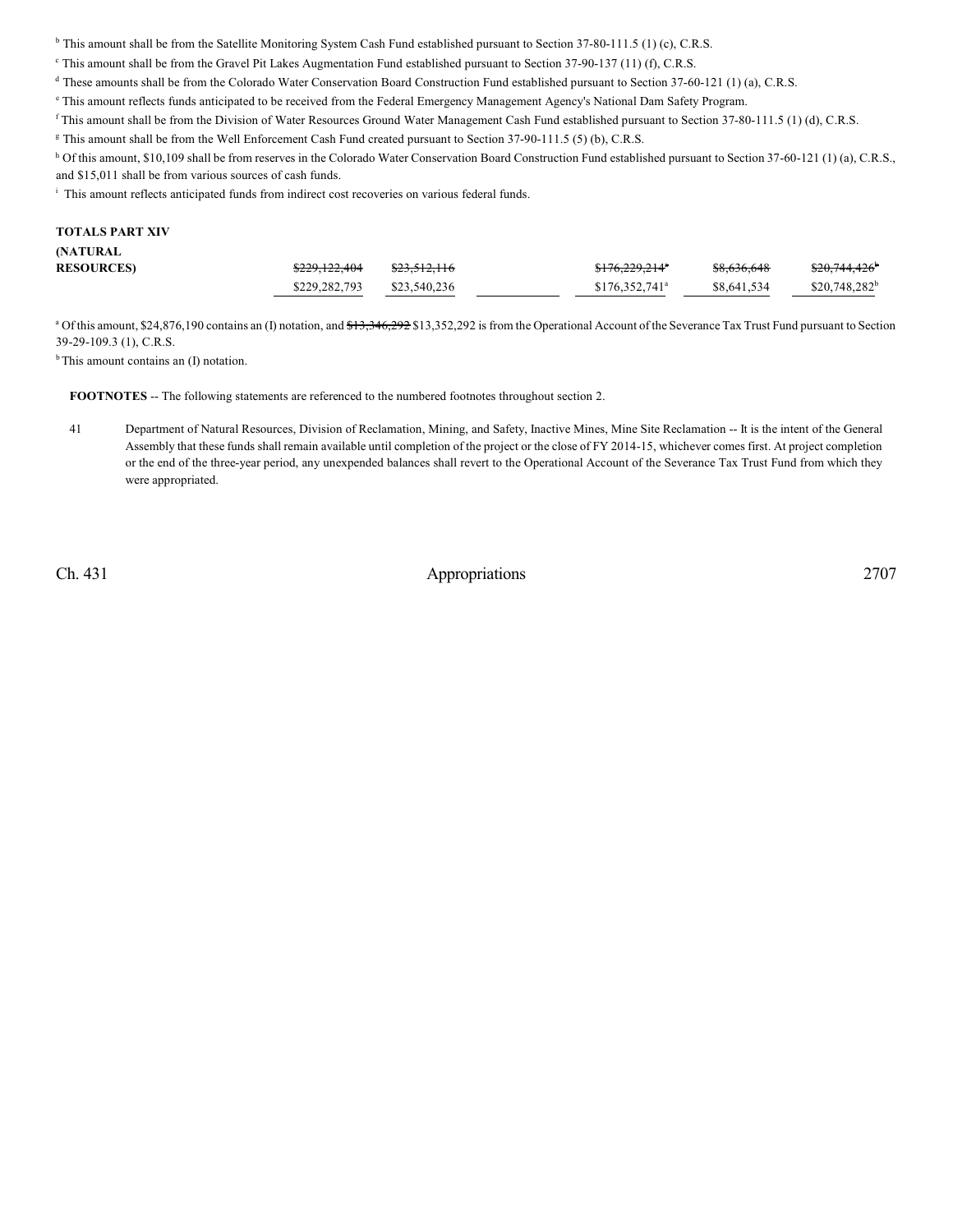- 42 Department of Natural Resources, Division of Reclamation, Mining, and Safety, Inactive Mines, Reclamation of Forfeited Mine Sites -- It is the intent of the General Assembly that the appropriation to this line item remain available until the completion of the project or the close of FY 2014-15, whichever comes first. At project completion or the end of the three-year period, any unexpended balances shall revert to the Operational Account of the Severance Tax Trust Fund from which this appropriation was made.
- 43 Department of Natural Resources, Oil and Gas Conservation Commission, Emergency Response -- It is the intent of the General Assembly that funding for this line item be expended in the event that there is an oil and gas related emergency under the jurisdiction of the Oil and Gas Conservation Commission. The purpose of this funding is for investigation, prevention, monitoring, and mitigation of circumstances which are caused by or are alleged to be associated with oil and gas activities and which call for immediate action by the Oil and Gas Conservation Commission. An emergency creates a threat to public health, safety, or welfare or to the environment as proclaimed by the Oil and Gas Conservation Commission Director and approved by order of the Oil and Gas Conservation Commission.
- 44 Department of Natural Resources, Oil and Gas Conservation Commission, Special Environmental Protection and Mitigation Studies -- It is the intent of the General Assembly that funding for this line item be used for special environmental protection and mitigation studies including, but not limited to gas seepage mitigation studies, outcrop monitoring studies, soil gas surveys in the vicinity of plugged orphaned wells, and baseline water quality and subsequent follow-up studies.
- 45 Department of Natural Resources, Division of Parks and Wildlife, Parks and Outdoor Recreation, Special Purpose, Off-highway Vehicle Grants -- It is the intent of the General Assembly that the appropriation to this line item remain available until the completion of the project or the close of FY 2014-15, whichever comes first.
- 46 Department of Natural Resources, Division of Parks and Wildlife, Wildlife, Special Purpose, Grants and Habitat Partnerships -- It is the intent of the General Assembly that the appropriation to this line item remain available until the completion of the project or the close of FY 2014-15, whichever comes first.
- 47 Department of Natural Resources, Division of Parks and Wildlife, Wildlife, Special Purpose, Asset Maintenance and Repairs -- It is the intent of the General Assembly that the appropriation to this line item remain available until the completion of the project or the close of FY 2014-15, whichever comes first.